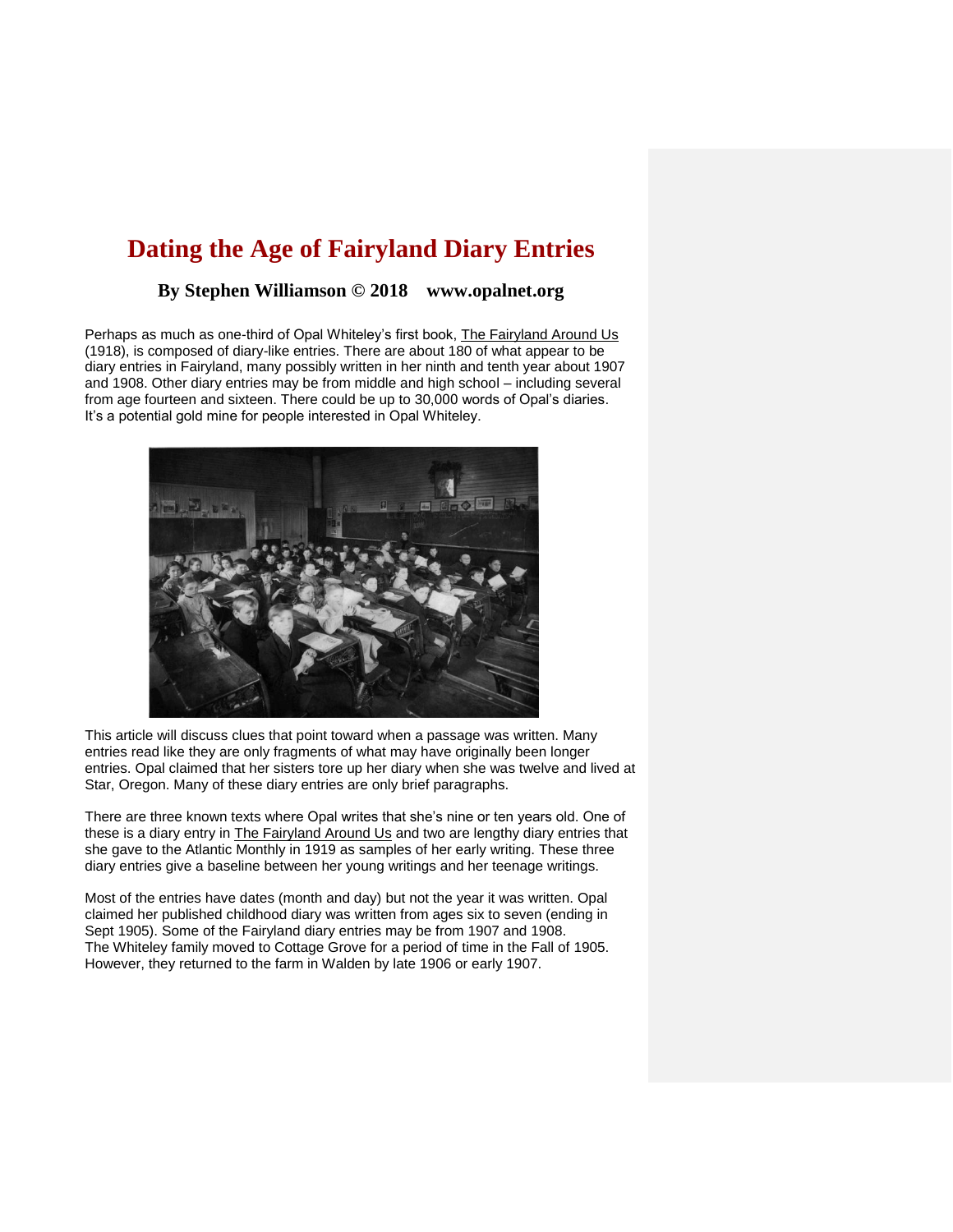We also have several diary texts from 1912 when she is fourteen years old and also from 1916, when she is almost 19. These were not part of her torn up diary and are whole diary entries. Several entries from November, 1914 discuss her advocacy for prohibition (banning the sale of alcohol) and issues with her sister Pearl.

Opal is in this Walden School picture (above) in March, 1907. Opal's seatmate, Mabel, is in both the 10 year old diary piece and also in the Fairyland Diaries. Opal has a female teacher in her childhood and nine year old diaries (shown in photo). She has a male teacher in her ten year old diary. A young female teacher (prob. Nellie Williamson) is mentioned twice in the Fairyland Diaries. Records for the Walden School show she was paid \$50 on March 3, 1907.

May 28'06 J.W. H. Jones 1990 15 00 May 28'06 6.<br>Oct 22'06 Nellie V. Williamson 7 50 00 Oct 22'06 12  $\frac{1}{2}$  ...  $\int$  aw 2/07 3  $\int \frac{1}{2}u^2 \, du = \int \frac{1}{2}u^2 \, du = \int \frac{1}{2}u^2 \, du = \int \frac{1}{2}u^2 \, du = \int \frac{1}{2}u^2 \, du = \int \frac{1}{2}u^2 \, du = \int \frac{1}{2}u^2 \, du = \int \frac{1}{2}u^2 \, du = \int \frac{1}{2}u^2 \, du = \int \frac{1}{2}u^2 \, du = \int \frac{1}{2}u^2 \, du = \int \frac{1}{2}u^2 \, du = \int \frac{1}{2}u^2 \, du = \int \frac{1}{2}u^2$  $\int_{0}^{1}$   $\int_{0}^{\frac{\pi}{2}}$   $\int_{0}^{\frac{\pi}{2}}$ Mar 40 1 8 10. H. Jones Sept 11 - 07 bo orderstible 12 Mars 08 Minute Corner Mar 5 - 108 60 marq'08 16 60, Oct 5 . 12 Sup 20. Willistogle Oct 1 - 08  $H = \frac{1}{2}H + \frac{1}{2}H$ 

Katherine Beck, a critic of Opal's, argued in her book *Opal* (2003), that she was trying to write like a young child when she was writing Fairyland in 1918. Beck claims these are not genuine pieces of her early diary. That may be true in a few entries and there are many diary entries where after several sentences Opal seems to turn from child diarist to an older "teacher" asking questions. Sentences in one paragraph may have been written years apart. It can make for jarring reading, but overall, Beck is wrong.

One clue for these being actual diary entries are the "Dual Dates" in several chapters. There are at least 30 duplicate diary days -- when two or more diary entries have the same date. For example, in the chapter "Along the Road", Opal has two July 2nds, two August 15ths, etc. Her text will flow in chronological order through the months and suddenly, without any explanation, switch to a much earlier month and begin the chronology all over again. A list of specific Dual Dates is at the end of this document.

Despite having the same date, like August 25th, no two entries have much in common with each other. It's possible that the second August 25th is from a later year. If Opal had written both of these at age nineteen it is likely she would have kept the dates in calendar order. These read like actual diary entries because of Opal repeating chronological order in each chapter, but she never tells the reader that it's a new year. Opal often ends one of her diary entries by asking a question of the reader like "Do you know" or "Have you ever", etc. Perhaps some of the questions were written in her original, younger diary, but it reads more like the older "teacher" is asking the question. The questions read like they were tacked onto an earlier diary entry.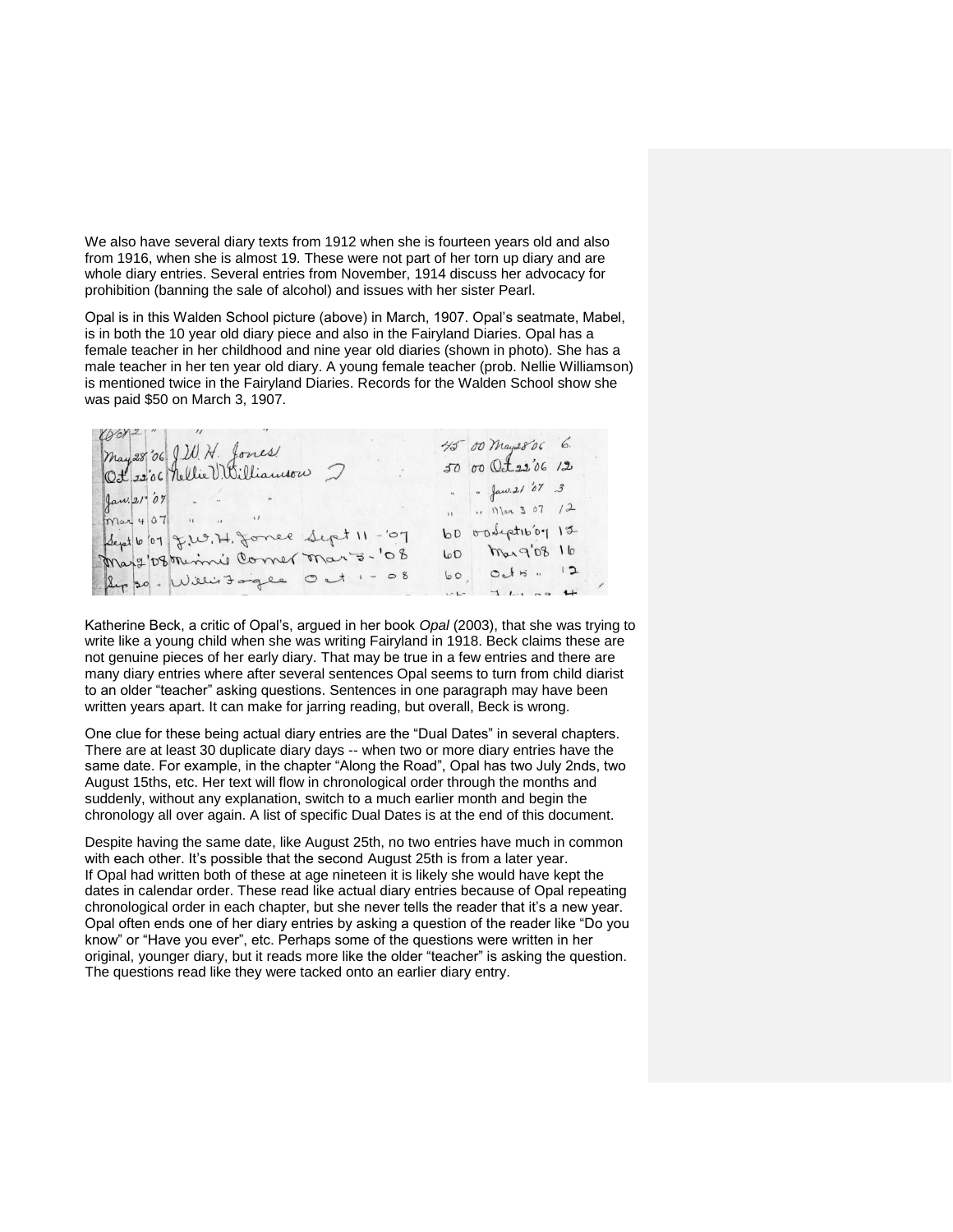On at least three occasions during the writing of Fairyland, Opal told important people that she began writing at age four. She sent a note to author HG Wells. Several times in Fairyland Around Us, Opal says she is keeping diaries for people about her animal friends. She states that her purpose in writing diaries is to observe nature and teach those observations to children. Rather than being a private, intensely personal diary as most people's diaries are, Opal's nature diary is for keeping records of the outdoors.

## **SIGNS OF EARLIER WRITING**

We can examine the three known texts where Opal says she's nine or ten years old. Her style, and the information about her life in these three known diary entries give us a baseline from which to evaluate her child and teenage writings.

1) First, there are the names of four of her pets in the 9 and 10 year old diary that are also found in Fairyland Around Us. The dog, Isaiah, is in both Fairyland and her published childhood diary as are pets Aristotle and Pliny. Also, in Fairyland she rides a jersey cow named Lily (p. 195).In her childhood diary she has a jersey cow named Elizabeth Barrett Browning. Lily can be short for Elizabeth. It may be the same cow.

2) Opal frequently mentions living on the "ranch" and writes about her grandparents, aunt and uncle in the Fairyland diary entries. They called their Walden farm "the ranch". Many of these entries were written in Walden, the site of her published diary and is likely from Opal's ninth and tenth year when it's known she lived there.

Opal's family is portrayed as much better in Fairyland than in her early childhood diary. Her mother continues to spank her - but now Opal seems to understand why. One recurring theme in both Fairyland and Opal's early childhood diary is conflicts with "the mamma". She writes from the child's viewpoint about how hard it is to restrain yourself when you want to go out in nature - even if it's snowing and you are three. Opal definitely fits today's definitions of autism and what's called the "Strong-Willed Child".

The diaries show a rebellious (autistic or strong-willed) Opal who tries to get around her mother's rules. In one entry her mother tells her not to take milk and corn out to her pet raccoon, so she brings the raccoon into the house to feed it!

Opal's kindly Uncle Henry, a gold miner, is in eleven diary entries. He is her mentor who teaches her geology, poetry, natural sciences and even the Latin names for animals. He died in 1914. If he is alive in a diary entry it's likely she wrote it before she was sixteen.

3) There are also several entries in Fairyland that are almost direct quotes from the 9 and 10 year old diary pieces she gave to Ellery Sedgwick at the Atlantic Monthly in late 1919. Katherine Beck and others are wrong when they claim she made up these diary entries for Sedgwick, saying they were the sort of story of lumber camp life he was looking for. But, part of each entry had already been published in the Fairyland Around Us, showing that they were written before Opal's visit with Sedgwick in October 1919.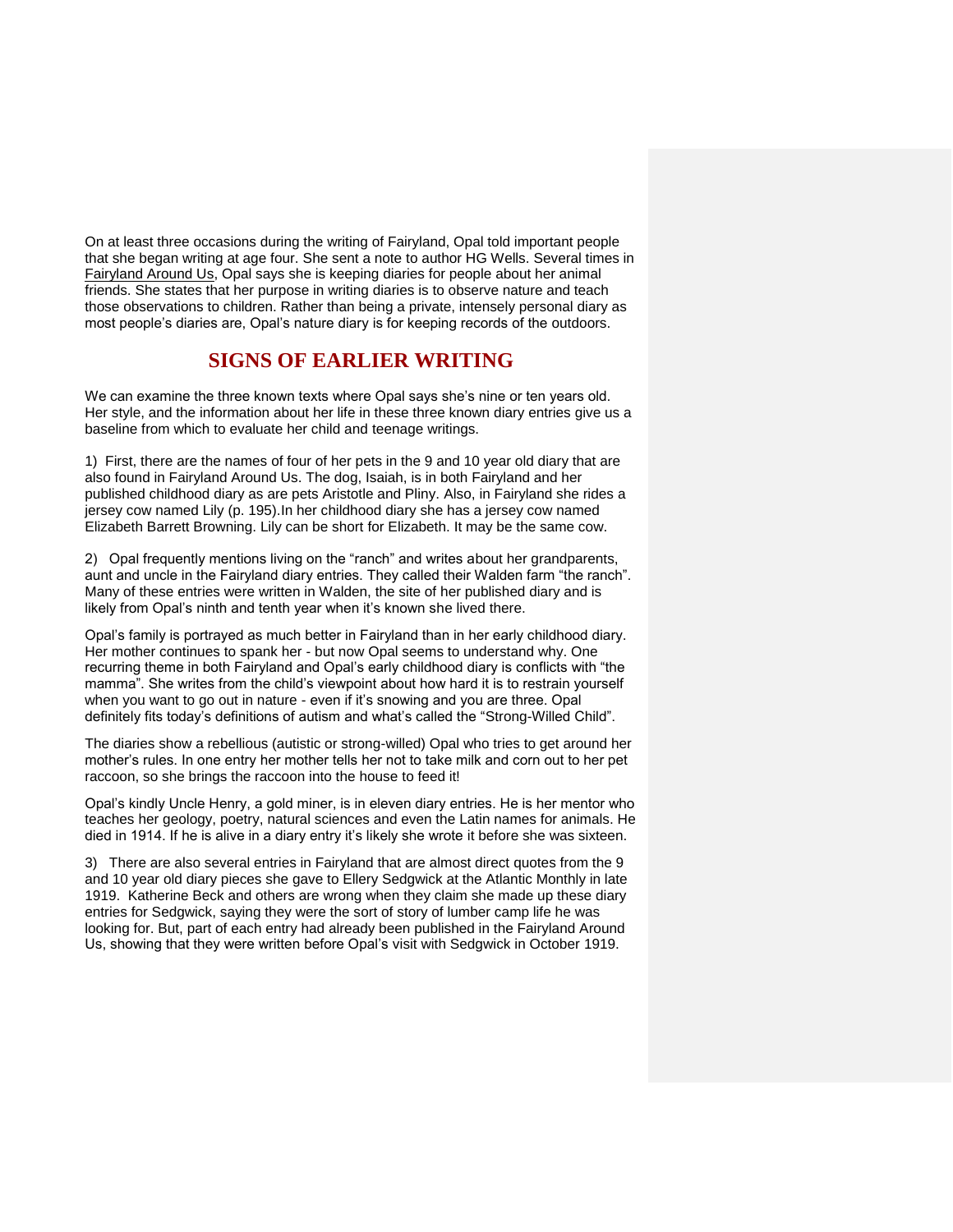There is one paragraph about "this little woodland singer" in her ten year old diary and also on p 171 of FAU (in the story "In Our Cathedral".) These same words are also on p. 39 in the Morning poem. It's interesting that she used the same words twice in Fairyland, but the passage was probably first used in her 10 year old diary. Opal published FAU before her meeting with Ellery Sedgwick.

4) In her younger writing, Opal still has a child's sense of wonder. When she discovers something new it's surprising or "I don't understand this." She has many questions about the world. The child's writing is more innocent - and more charming.

5) Counting. As a child Opal counts everything around her - numbers of trees - eggs birds - she counts almost everything. She counts less as she gets older.

6) Opal writes about being with other children, guiding them in learning about the wonders of nature. However, she is more often alone when she is younger. She is guiding and teaching the children more as she gets older.

Opal sometimes uses the word "we" when she is writing about coming or going to school. There are many entries where she is walking to or from school. She does not name the children with her but it's likely they include her sisters Pearl and Faye. Most diarists would only use the short "we" rather than write out their siblings names during a diary entry about an everyday activity such as walking home from school.

7) The older Opal writes in a more "religious" style than the younger. The very young Opal certainly has a spiritual sense, but the older Opal's writing seems to understand more theology. "When night comes unto Fairyland, we children fear not for God abides within and his love is roundabout us wherever we go. Tonight we have been watching the stars." Opal is confident here - she has no doubt of God's caring for them.

Her younger writing expresses awe at the world - and she is concerned she is doing what God wants her to do. It's very spiritual. Opal was baptized in February, 1907 and as she gets older her writing becomes more traditional as she learns church theology.

## **SIGNS OF TEENAGE WRITING**

8) Opal's writing as a teenager is more detailed scientifically. Her older writing is more "teachery". What some autism researchers call the "little professor" has grown into a lecturer who teaches both science and religion. It's called the "little professor syndrome" because young children can talk in detail about any subject they are really interested in.

'I've written a web page about why it's likely Opal had Aspergers (autism) rather than schizophrenia. You can read it here:<http://members.efn.org/~opal/mental.htm>

9) The presence of Fairies is another clue to the age of her diaries. Opal uses the word "fairy" or "fairies" thirty two times in her published childhood diary. Close reading of the text reveals that in almost every case she is referring to an insect with wings. None are small humanoid creatures and none of the fairies have names - unlike many of the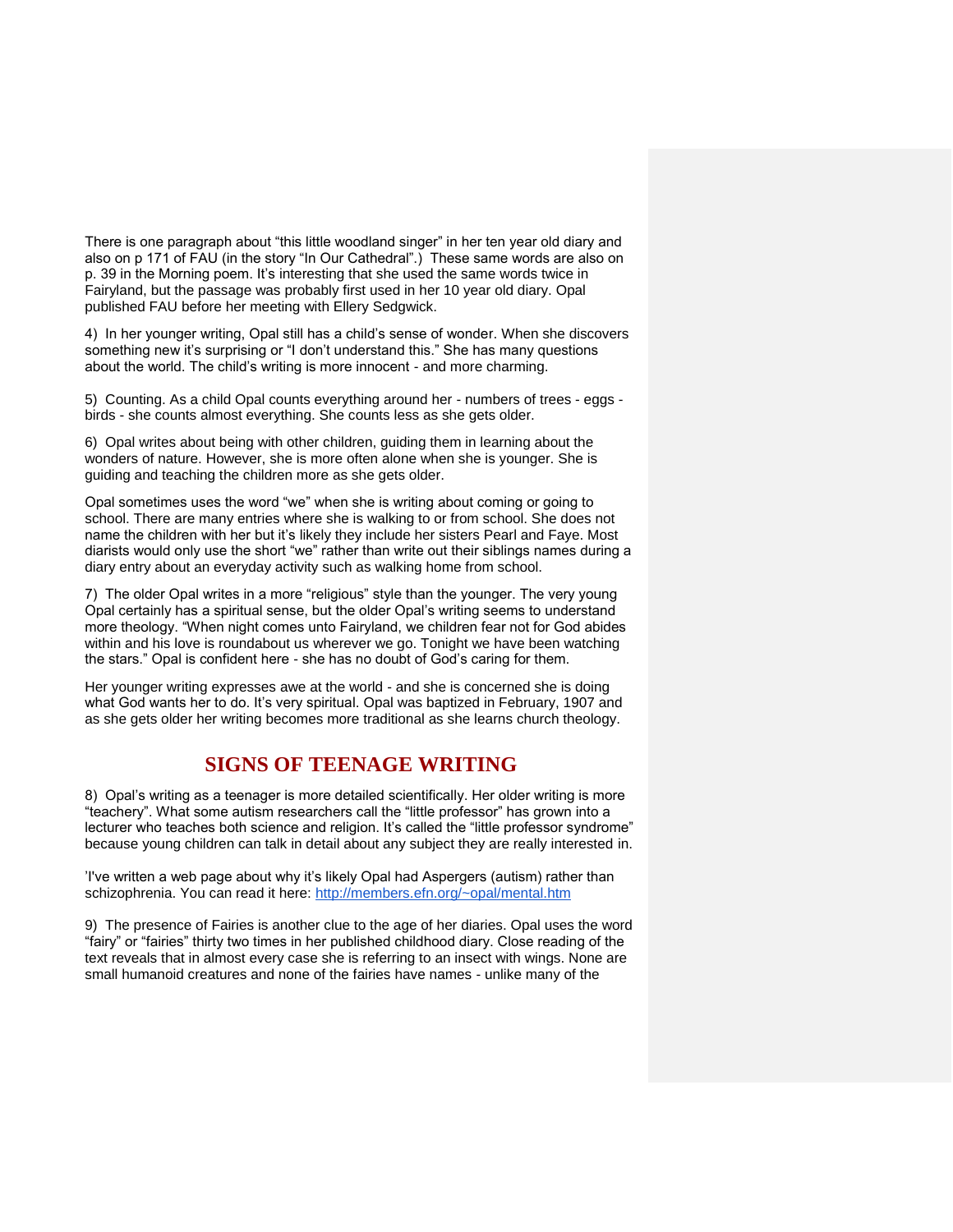animals and trees in her book. Although she writes that they are "little people" she does not mean that they actually look like people. It's clear they are mostly insects. By contrast, the diary entries I found in The Fairyland Around Us contain about 225 references to fairies in less than 60,000 words of text. Her childhood diary contains about 75,000 words and has only thirty five mentions of fairies.

What could account for that large of a difference? After all, belief in fairies and elves is mostly a phase young children quickly go through. However, one big thing happened in the culture after the time of Opal's childhood diary (1904 & 1905). The stories of Peter Pan became an international hit with kids. Peter Pan was published in book form in 1911 - years after Opal's childhood diary ends. Certainly, the terms "fairy" and fairies" were used earlier, but it was Peter Pan and Wendy who turned them into cultural icons.

10) Opal uses more Biblical language as she gets older. In Fairyland Around Us, she often uses the phrases "came unto" or "come unto". She uses "came unto" nineteen times in Fairyland Around Us. Three times they are in diary entries but she uses this expression sixteen times in the nature stories - written when she was college age.

The Bible phrase "come unto" is used sixteen times - eight in stories and eight in diary entries. These two phrases are used a total of 35 times in The Fairyland Around Us. By comparison, the phrase "came unto" does not appear in her early childhood diary at all and the phrase "come unto" appears only once.

Another Biblical phrase, "like unto" or it's variation, "like unto this" or "like unto these" is found five times in her childhood diary (in about 75,000 words) but it appears nineteen times in Fairyland Around Us in just 65,000 words. The word "unto" is in the childhood diary eighty-eight times, mostly as "near unto". It is in Fairyland about 130 times.

These examples show either that Opal added more Biblical words to her writing as she got older or that she was clever enough to remember that she did not write that way when she was younger. I think the former is more likely. Opal added more Biblical terms as she aged, went to church and learned more formal theology.

Opal's use of the word "today" is interesting. She often spells it "to-day", two words. That seems more like a child's spelling. She uses the word "to-day" over fifty times in The Fairyland Around Us. However, she uses the standard spelling "today" at least seventy times. This may indicate that it was written when Opal was quite young.

There is at least one unique word found in both books. Opal's word "screwtineyes" appears seven times in the childhood diary (learned from her teacher). She also uses the word in her ten year old diary. However, the word is spelled correctly - "scrutinize". Again, it's connected to her teacher (a different one) and being late to school.

The length of diary entries varies widely. While most of them are simply brief paragraphs (which read like they had been torn up earlier) there are a number which are longer diary entries. Some of these entries are one long paragraph, which read like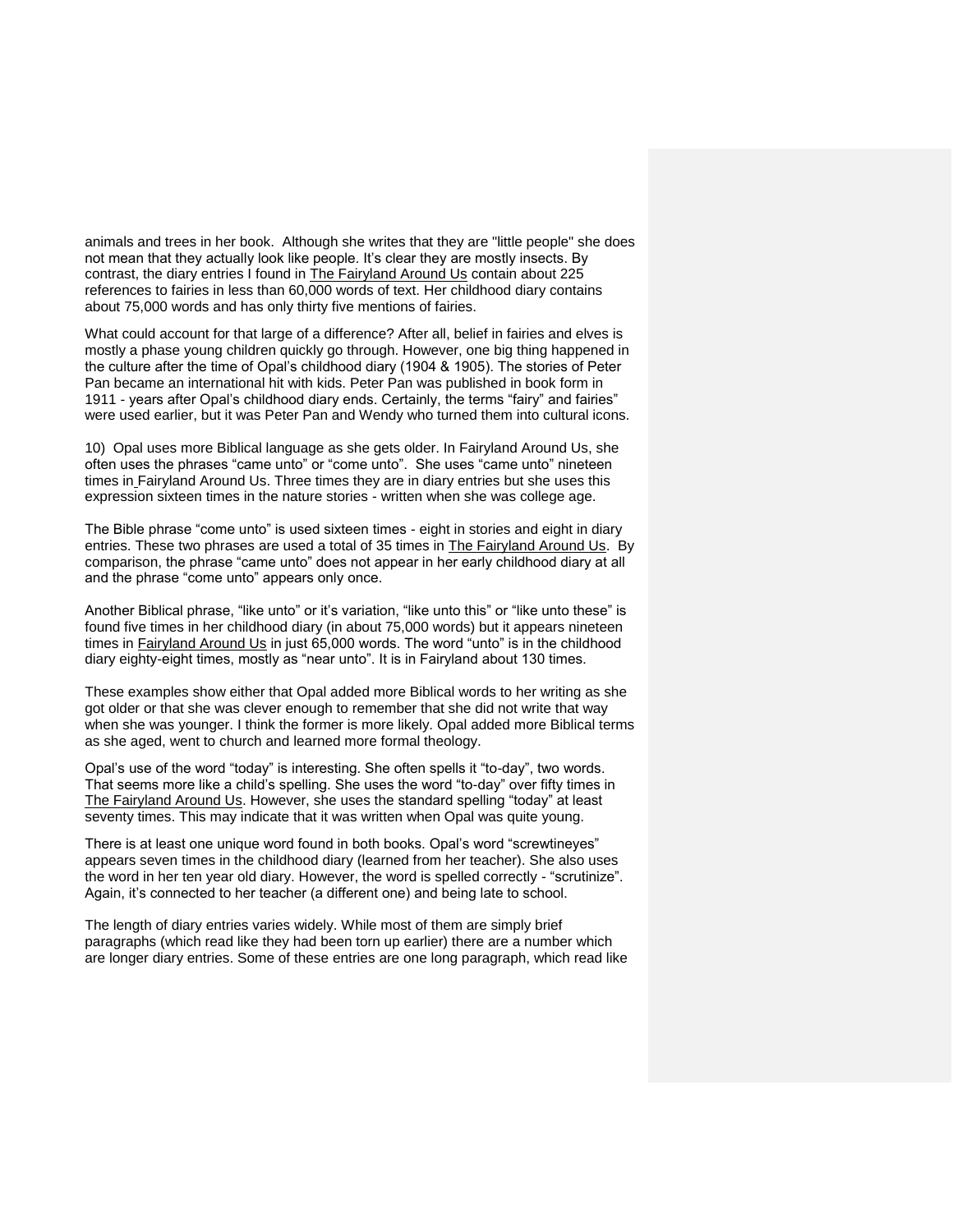Opal was writing hurriedly to get her thoughts out. It may also indicate a younger diary writer. In each case she has gotten into trouble and got a spanking.

Opal writes over 180 diary entries in Fairyland Around Us. Some months are much larger than others - January has ten diary entries but June has forty. December has just four but July has forty five entries. If Opal was keeping nature diaries as she said, this pattern of dates follows nature's own seasons.

There are many photographs in Fairyland Around Us, some of them taken by Opal. She has pictures of some of her pets and those are from what I think are her older teenage writings. Some pets are named, like Maurine, the pet deer she raised from a fawn.

Compiling The Fairyland Around Us was perfect training for what Opal may have later done when she compiled her early childhood diary - cut and paste from an early diary and then write new material to complete the text. Even if every word of her published childhood diary is true, the process of its reconstruction at the Atlantic Monthly strangely mirrors how she constructed or wrote The Fairyland Around Us.

Opal's nine and ten year old entries are very different from her published childhood diary. Still, there is enough similarity between Opal's nine and ten year old diaries and her published diary to make me think that she did start keeping a diary as a young child.

It's also very possible that she changed or updated the English as a Second Language style of her early diary entries in Fairyland Around Us. It's quite possible to see an evolution between Opal's six and seven year old and her nine and ten year old diaries.

## **END OF DATING DIARY ENTRIES CRITERIA**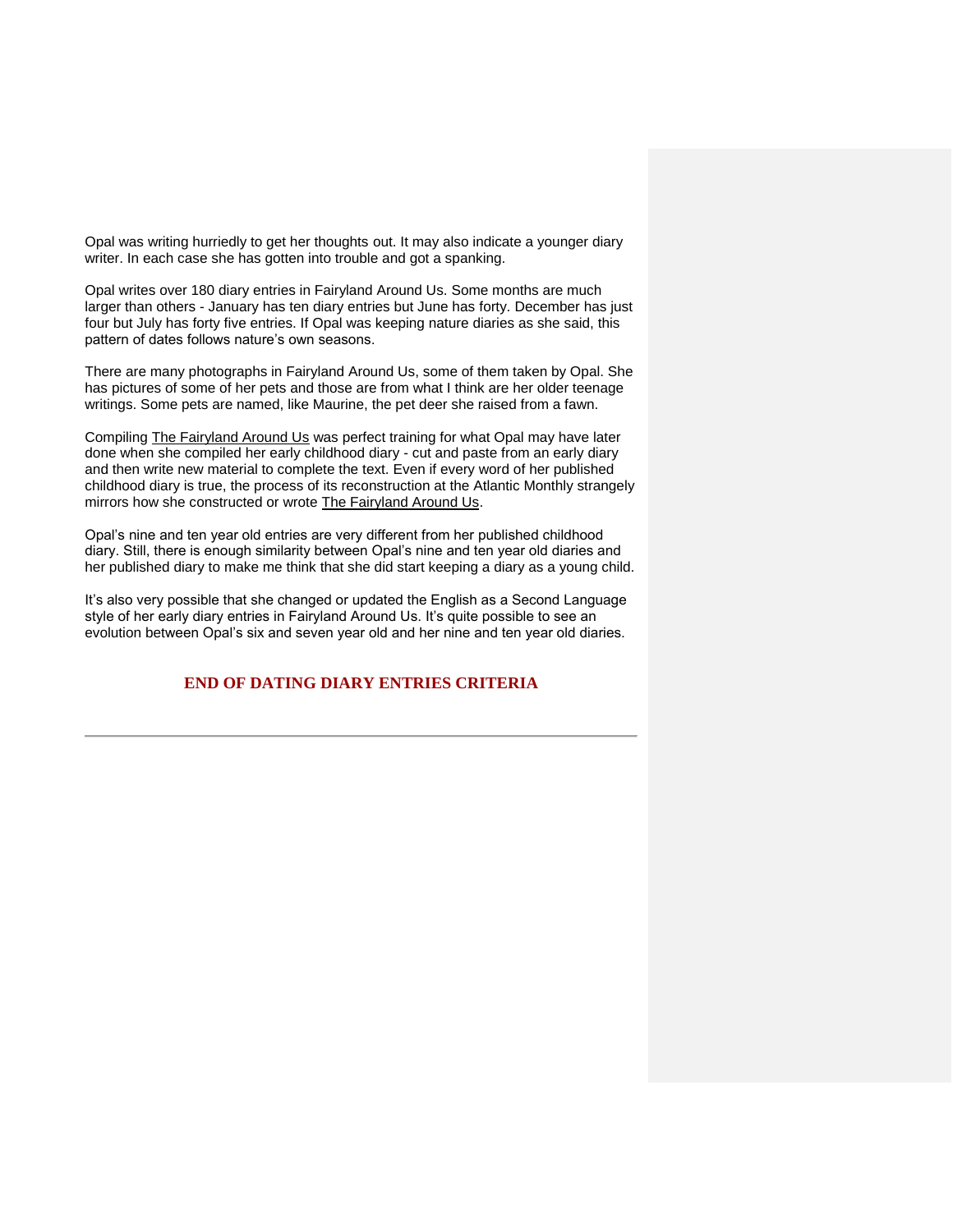## **NUMBER OF DIARY ENTRIES BY MONTH - ABOUT 180**

These entries show that Opal was keeping nature diaries. There are many more entries in Spring and summer months when nature grows than in fall or winter.



Total Entries 180 *Calendar says March 27, 1907 Teacher is likely Nellie Williamson*

| January        | 10 |
|----------------|----|
| February       | 3  |
| March          | 10 |
| April          | 18 |
| May            | 21 |
| June           | 40 |
|                |    |
|                | 45 |
| July<br>August | 20 |
| September      | 11 |
| October        | 7  |
| November       | 1  |
| December       | 4  |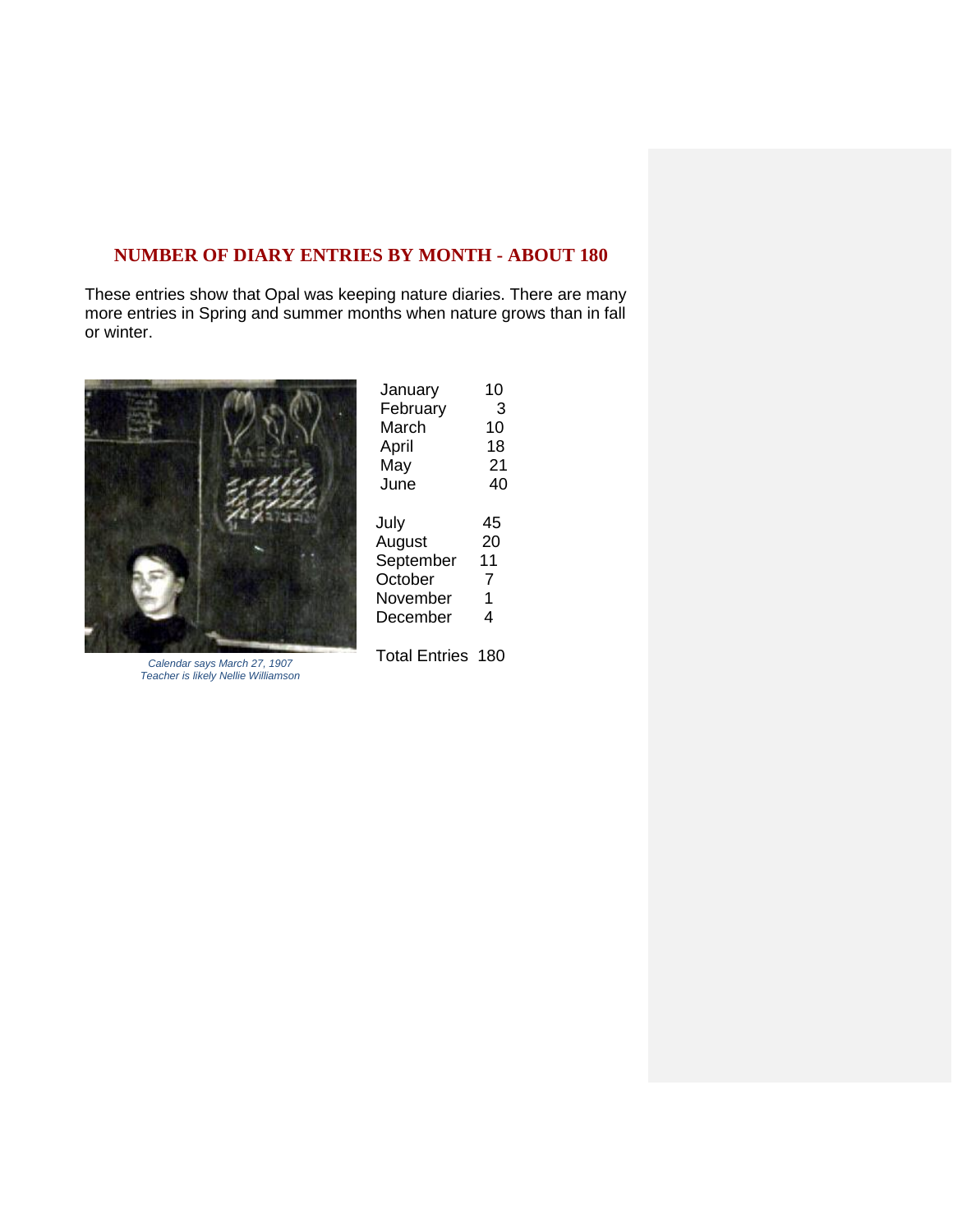## **Over 30 Diary Entries Where Opal Uses the Same Date**

## *These May Add Support for Early Authorship*

**March - Duplicate Dates begin** March 9th, two dates - pages 43 & 166

**APRIL - Two Duplicate Dates** April 8ths - two dates - pages 45 & 171

#### **MAY - 5 Duplicate Dates**

May 3rd - twice May 17th - twice May - two May 22s - second reads older - each on page 175 May 22 (1) - She identifies a bird, the Ruby-Crowned Kinglet. May 22 (2) - She found caterpillar eggs. -no connection between the two entries. May 29th - twice May 30th - twice

#### **JUNE - 12 Duplicate Dates**

June 1 - two dates p145 & 176 June 3 - two entries p 70 & 176 June 5 - two entries - p. 165 & 176 June 7th - two June 7ths - p 66 & 144 June 9th - SIX June 9ths - p 65 & 69 & 70 & 144 & 176 & 185 [rch/stream/f#page/68/](https://archive.org/stream/fairylandaroundu00whit_0#page/68/mode/2up) June 15th - three entries - p. 66 & 69 p 156 June 16th - three dates - p 66 & 69 & 185 June 20th - two entries - p 155 & 74 June 21 - two entries - p 155 & p 156 - June 24th - p 73 & 74 - possible they are the same day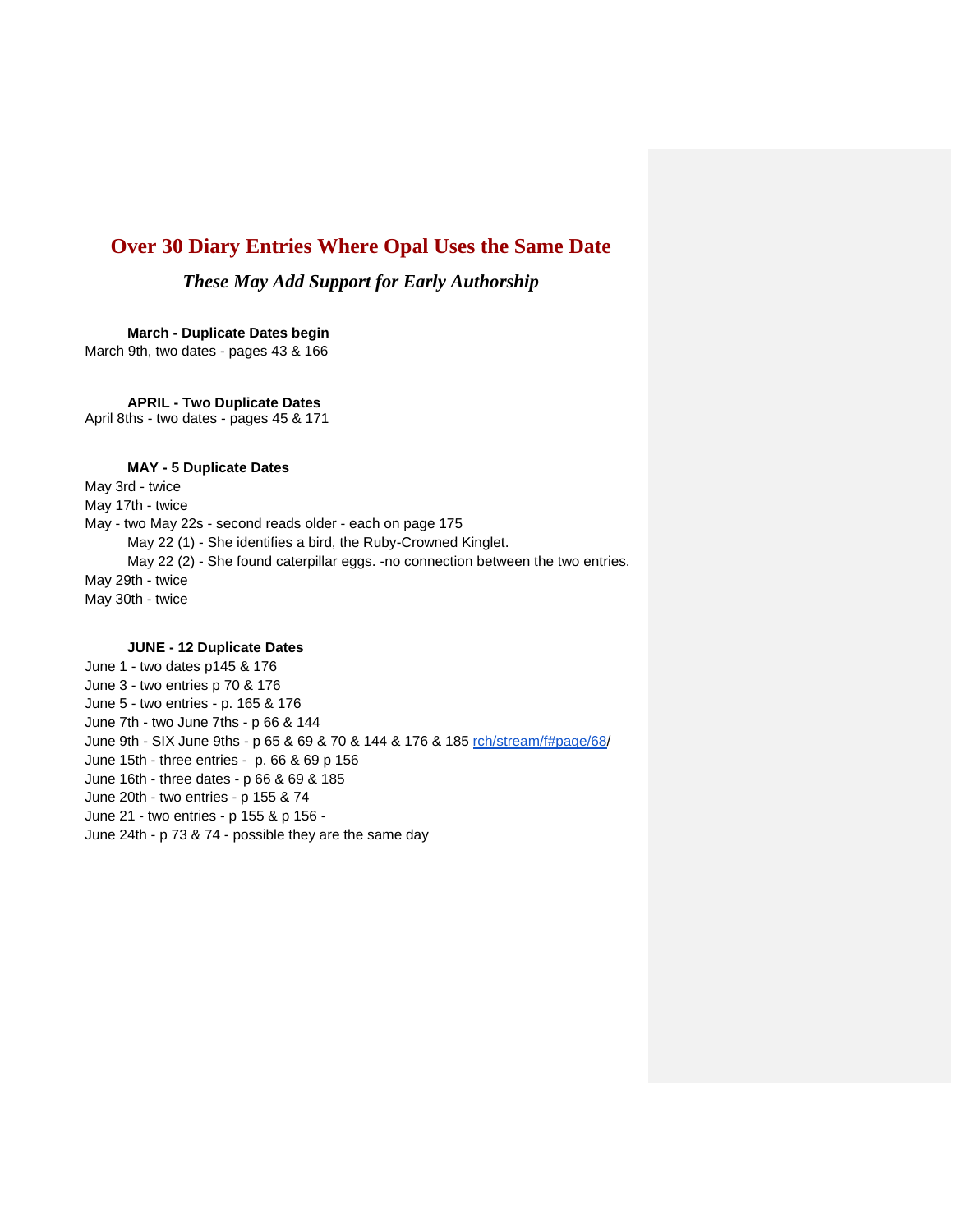#### **JULY - 10 Duplicate Dates**

July 3 - p 79 & 186 July 5th p 92 & 186 July 9th p 92 & 186 July 10 - p, 186 & 77 July 15 - p 165 & 187 July 17 - p93 p 159 & 186 - three diary entries with same date July 20 - p 92 & 159 July 29 - p 187 & 94

#### **August - 4 Duplicate Dates - Aug 15th, 17th, 20th & 25th**

Pg 98 - August 15 (1) - time of the Goldenrod. Know the flowers and know their insect visitors from Opal's Botany Study. August 15 (2) - Horned toad ate David the cricket -no connection with two entries

August 17 (1) - Scorpions ate the spiders, puzzling. August 17 (2) - insects around ox-eye daisy. -no connection between the entries.

August 20 (1) - mourning doves on the telephone wires. August 20 (2) - roadrunner eating pet toads, mice and a black cricket. James is mentioned - there is no connection between the two 8/20 entries.

August 25 (1) - watching the California thrashers. August 25 (2) - House of Salome is finished. Jimmy is mentioned. -no connection

#### **SEPTEMBER - Two Duplicate Dates**

- SEPT 5 ON P 109 & 196

### **END OF DUPLICATE DATES IN FAIRYLAND AROUND US**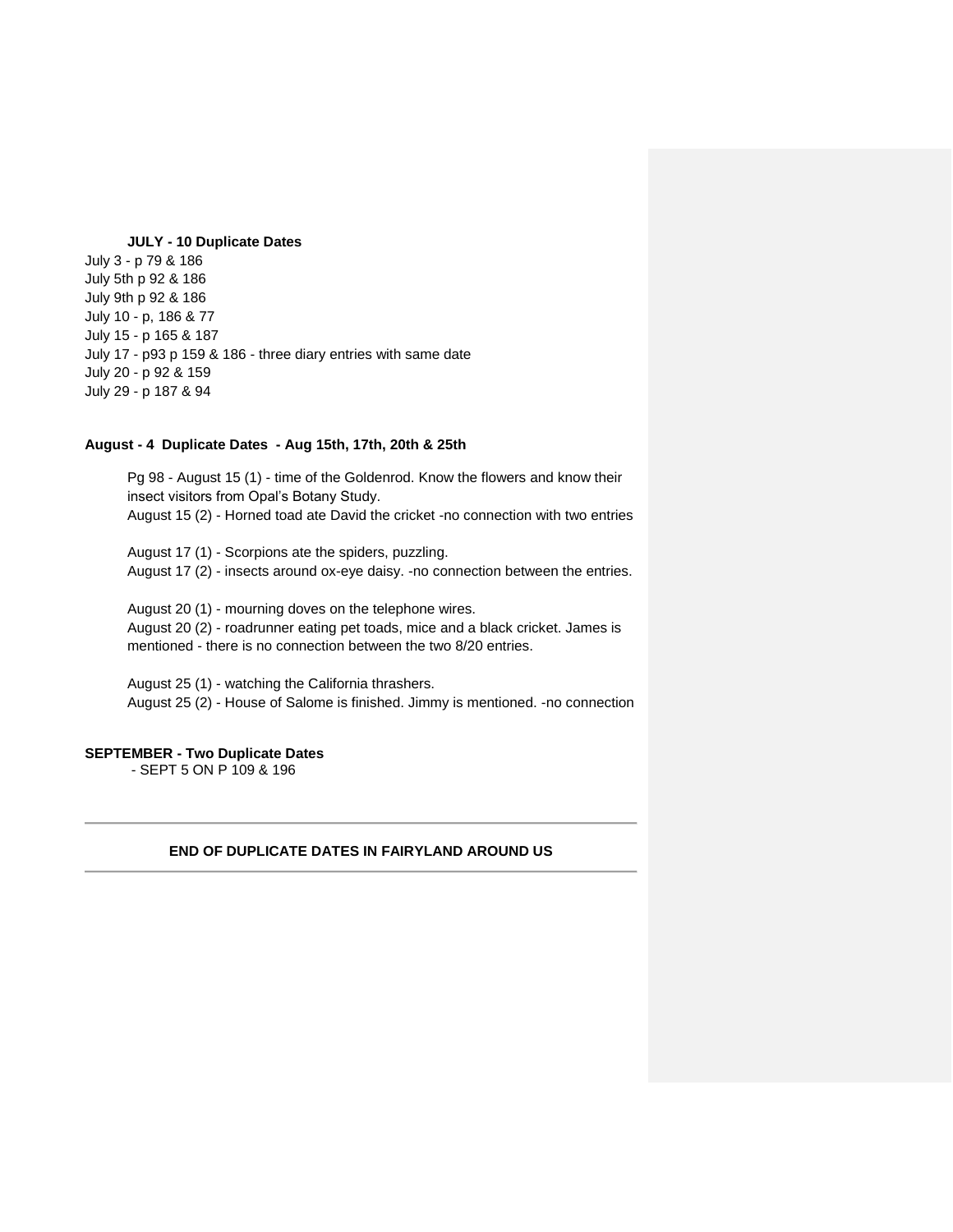## **DIARY ENTRIES FROM OPAL'S 9TH & 10 YEARS**

*Here are three Known 9 and 10 Year Old Diary Entries Written by Opal Using These Perhaps We can tell the Ages of other Diary Entries Also, Below are Several Diary Entries from Age 12 and 16*

## **Page 74 Fairyland Around Us - Along the Road - 9 years old**

[https://archive.org/stream/fairylandaroundu00whit\\_0#page/74/mode/2up](https://archive.org/stream/fairylandaroundu00whit_0#page/74/mode/2up)

June 20th -- "Raspberry Apartment House" that's the label I tied on to a broken twig of one of Grandpa's raspberry vines. Now he wants to know the reason why. Why -- Mother Carpenter Bee started making the inside of that twig into an apartment house in May. I watched her coming and going. I know how it is inside because it is years since I found the first one. **(I was six -- and now I am nine).**

Inside the twig in separate little apartments made by herself are little Bee folks to be. She tunnels out the twig and at the bottom places pollen and bee-bread -- and of course it is for the Baby-bee to be. After she has placed the egg in the first apartment she roofs it over with pith chips glued together -- (You see she first took the pith out in making the tunnel). Then the roof of the first apartment serves as the floor for the second apartment and there again pollen and bee bread and the egg are placed; and so on up to the top of the apartment house -- but near the door dear little Mother Carpenter Bee reserves a bit of room for herself.

Within each apartment is going on the wonderful change from egghood to grown-up bee-hood. And it is rather funny about their getting out -- the Oldest Brother or Sister Bee born in the bottom apartment can't get out of the apartment house until youngest Little Brother or Sister at the top grows up. Meanwhile, being grown-up and eager to be out he just tears down the roof over his head and kicks the tiny fragments behind him - so on does each brother as he grows up. Then when Last Brother is grown-up they all fly out -- darling little fairies with rainbow wings. Isn't this a Wonderful Fairyland?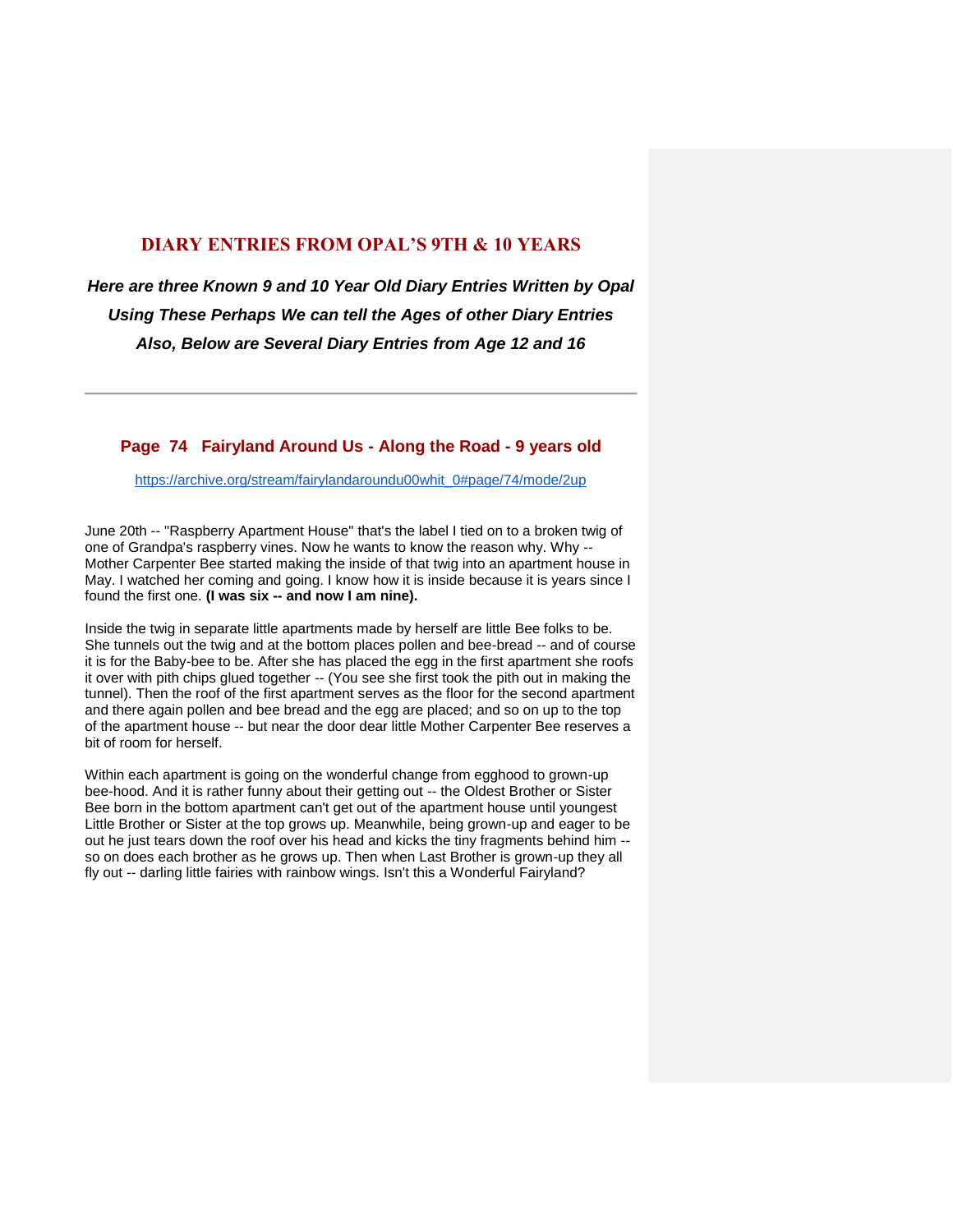## **"ABOUT 9 YEARS OLD"**

#### **Opal Gave it to the Atlantic Monthly in Oct 1919 as a Sample of Her Writing**

It is the time of goldenrod and the way is bordered with plumes of gold, bringing joy to the eyes of those who pass by. We children go unto them and catch the insects about them and upon them. We have this motto in our botany study: Know the flowers and know their insect visitors. So every day new things we learn, and sweet the joy we find in knowing the everyday things around us.

This has been quite a busy day. After part of the morning work was done the mamma and the children went a-visiting. I was left to mind the house, and told to stay and watch it all day. First I swept the floors and then I scrubbed them, then I started to clean the windows. I put Bon Ami all over those panes in the windows, then I made mottos - helpful things that Virgil and Horace and Seneca said in days of long ago -- on the glass with my fingers. That gave the windows a proper look of inspiration, so I left the Bon Ami on -- just as a background for the mottos. I have the stove a good shine-up. Then I decided the house didn't need any more tending; it could take care of itself; so I latched the doors and went and gathered up a lot of the camp children to go on an exploration trip.

We walked along the flume and leaned over to pick leaves from the tops of the higher bushes. When we had gotten a goodly number of leaves, we played they were ships and sent them sailing down the flume with light cargoes laden. By-and-by we came to a very rocky place. A young fir tree was striving to grow up among all those rocks. It had a brave look. We children climbed down from the flume. We circled around that little tree and gave it our pledge of friendship. The children asked me to name it. I called it Theocritus because he said, "Who perseveres, succeeds at last." As we came away we noticed how cheery it looked and that it had a goodly number of pimples. Many young fir trees have pimples -- as many as some people have freckles. These pimples are sticky -- are bubbles of pitch with the skin stretched tight over them. They are very sticky and if one slides down a young fir tree that has pimples, one gets sticky all over.

As we went on we picked up rocks. They were mostly very hard rocks and some had streaks through them and some had little crystals inside them. Some were more heavy than others. When we had gotten a goodly number we started back to camp. We went around by the pond,. We stopped at our beloved island Delos below the pond. We saw the water was drying up around it. Then that Delos might not develop into a peninsula and that it might continue an island, we dug deeper the ditch around it and fixed a leakhole in the pond.

On the way to the old deserted house where I keep my Nature collections, we met Mrs. Hanson. She was smiling a beaming smile. She was happy because she has her

**Commented [1]:** Handwritten note in Opal's handwriting. She gave this to the Atlantic Monthly Magazine as a sample of her childhood writings.

It was the publisher, Ellery Sedgwick, who asked if she had diary entries from her younger years. Opal's early diary covers her sixth and seventh year.

**Commented [2]:** Opal puts Bon Ami on the windows like she does in her childhood diary. However, now she writes quotations from famous writers!

Opal gets into trouble and gets spanked by her mother in the childhood diary for using Bon Ami on the windows. Bon Ami was a cleaner mostly used in kitchens and bathrooms. It has been sold since 1886. The words are French and mean "good friend."

**Commented [3]:** Good example of Opal's autism or strong-willed disobedience Opal is supposed to stay home and watch the house. Her mother took the younger children (ages about 4 -7).

Opal decides that the house can take care of itself so she and the children of the lumber camps went on an "exploration trip" - which also sounds younger as she is always going on "explores" in the childhood diary

**Commented [4]:** A flume was a channel made of wood and filled with water. It was used in logging to move logs. Opal and her friends put leaves in the flume to watch them float like sailing ships.

**Commented [5]:** possibly in the fall of the year - note: "a goodly number of leaves" - she uses the same phrase in the next paragraph too for "a goodly number of pimples"

**Commented [6]:** Opal names a tree after Theocritus the ancient Greek poet - and they pledge friendship with the little tree.

**Commented [7]:** Delos is a Greek island. The Greek god Apollo was said have been born there.

**Commented [8]:** Opal keeps her nature collections in an old deserted house - she has a nature collection at age 9! Mrs. Hanson lives nearby. She, like many people used newspapers for wallpaper. Before wallpaper was widely used people would cover their indoor walls with newspapers. They were inexpensive and easy to glue to the rough wooden walls.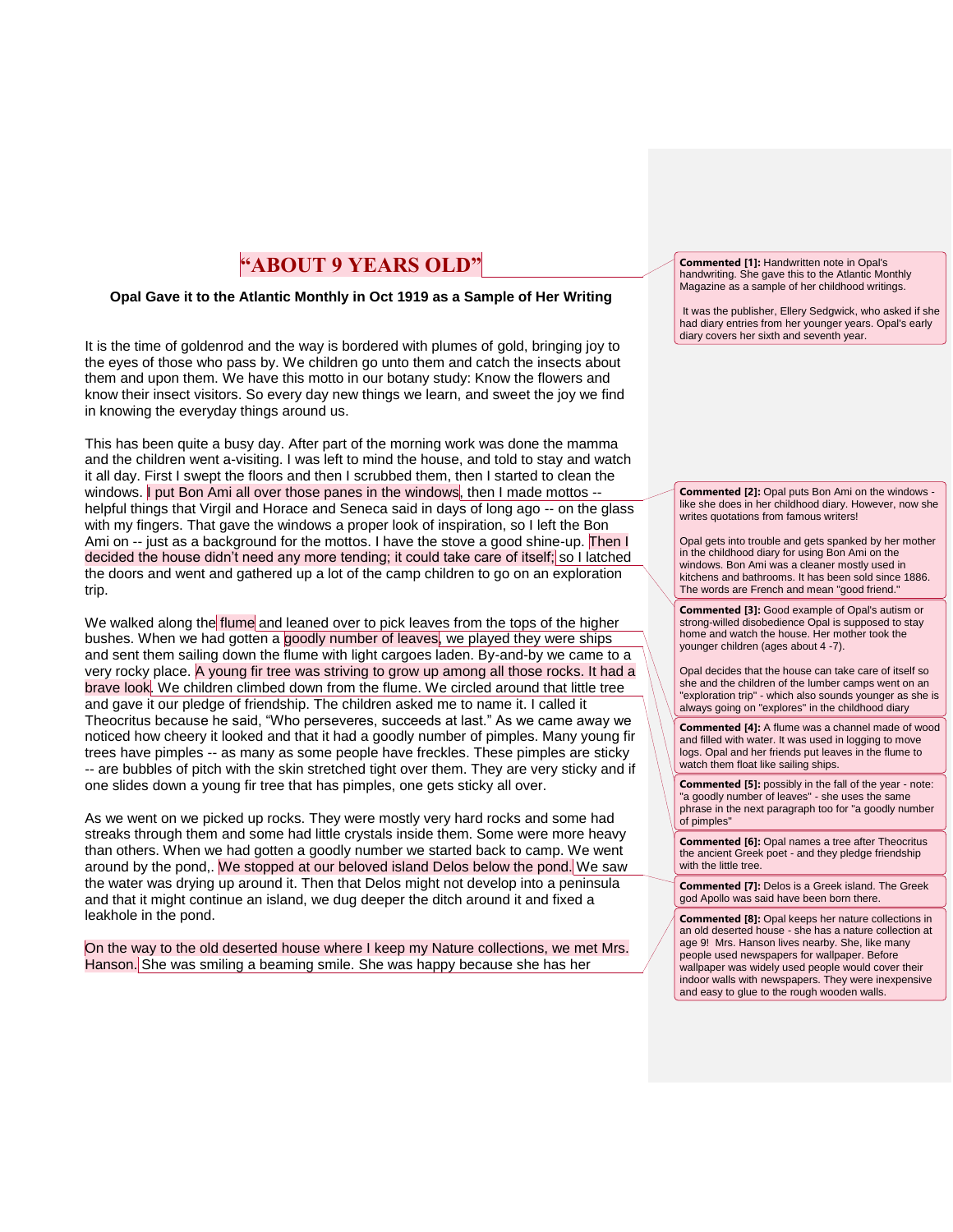bedroom all papered new with clean newspapers. She has been saving them weeks unto the day she could paste them up -- and now they are on the wall.

After we put the rocks away, we thought to go search for the Holy Grail. We went by to get little Harold. He so likes to go on searches for the Holy Grail. Then his mamma, Lela, would not let him go with us, Harold said a prayer word in not a prayer way and got his mouth washed out with soap.

Then we went on down to the lower end of the camp to get Loralee. She was crying out by the chopping-block. Her mamma was just dead a few minutes before we got there - she was dead of typhoid fever. The doctor looked angry looks. He said everybody in camp must boil all water used for drinking and cooking. Too -- he said -- it was a wonder half the camp was not dead with typhoid fever.

We didn't linger to hear what else he had to say, because Jenny thought if we had the rope for Loralee to jump it would help to keep her from crying. She is so fond of jumping rope. We went over by the mill to get John to get the rope for us, but John wasn't there to get the rope for us. He has gone to catch one of the hired girls at another camp, who is running away with the husband of the sad lady who lives in the mill town and gave all we children ginger cookies one day when we were coming home from feeding earthworms to the baby birds; and being as John wasn't there to get the rope for Loralee to jump, I thought she would like to go for comfort to the Cathedral, so we all went.

We had a short service. I didn't preach a very long sermon. We just sat still and listened to God's voice speaking to us through all the growing things around us. There were new flowers planted by the altar, and he who planted those new orchid tresses lovely by the altar in our Cathedral was no other then Sandy, he who has as many freckles as the Milky Way has stars -- he who used to work for Mortensson at Marquan -- he who when comes pay-day gets so much whiskey out of bottles down his throat that he can hardly stand up and cannot keep on the proper tunes of the songs he sings at that time. All those orchid tresses he planted by the altar spoke of God's tender care for each flower, and we all know as God cares for the flowers and birds, so He cares for us.

From the Cathedral we went to the hospital, and there in the hospital today we were short of bandages, and after a short conference we amputated our apron strings, which made suitable bandages of assorted colors. When we arrived home near dark time our mammas, holding no conference, reached the unanimous decision that they would like to remove by surgical operation that part of our brains from which came the thought to amputate our apron strings. The switches left on the hazel bush by the window are few now.

The men being late coming home from work to supper, the mamma set me to mind the baby and the stew, that it did not boil over. While I was minding the baby and the stew, I carved a motto on the potato-masher. I carved it on so it wouldn't come off like chalkmarks, or the ones I made in the Bon Ami on the window that the mamma made me rub **Commented [9]:** Little Harold, son of Lela Garoutte searching for the Holy Grail. Harold is the oldest child of Elsie and her young husband in the Diary. He was burned by hot water on the stove when he was a small child. Each time he is mentioned in the childhood diary or 9 near old diary or Fairyland he is always called "Little Harold".

Here, Little Harold has said a curse word and his mother (Lela Garoutte) washed his mouth out with soap. That used to be a common punishment for swearing or saying bad things. - also possibly means she is in Walden as they were next door neighbors in the childhood diary.

**Commented [10]:** One of Opal's friend's mother has just died of Typhoid Fever. It was rampant in the logging camps because of poor sanitation and polluted drinking water. Opal's mother is said to have been terrified of typhoid fever - there was an outbreak of it in Colton, Washington where Opal was allegedly born.

**Commented [11]:** Opal takes Loralee and the other children to the Cathedral where they listen to "God's voice speaking to us through all the growing things".

**Commented [12]:** Sandy - his face has as many freckles as starts in the Milky Way - same exact phrase said about Sadie McKibben in the childhood diary.

Sandy is a man who drinks a lot planted flowers in Opal's Cathedral. He drinks so much that he cannot stand up and keep the tune while singing.

Opal was very against drinking alcohol. She was quite active in campaigning to prohibit its sale in Oregon. The town of Cottage Grove banned sales of alcohol in 1905. Prohibition was one of the first major political movements by women who were tired of their husbands drinking their paychecks away and becoming abusive.

**Commented [13]:** Opal's father was known to have worked for this same small logging company

**Commented [14]:** Lobotomy! Opal's mother says that they would like to "remove by surgical operation that part of our brains from which came the thought to amputate our apron strings." That's a good description of a lobotomy, which was just starting to become widely used in mental hospitals.

Sadly, Opal was later to have a lobotomy when she was in Napsbury Hospital (1947-1993) for almost 50 years. It's amazing to read that a lobotomy for Opal ...

**Commented [15]:** Opal gets into trouble and is spanked again by her mother for writing mottos in the potato masher so that they "give a helpful feel to the atmosphere when things get awfully hard, which is very often in a lumber camps".

Her mother had told Opal not to write mottos on the window with Bon Ami - so she writes mottos on the

...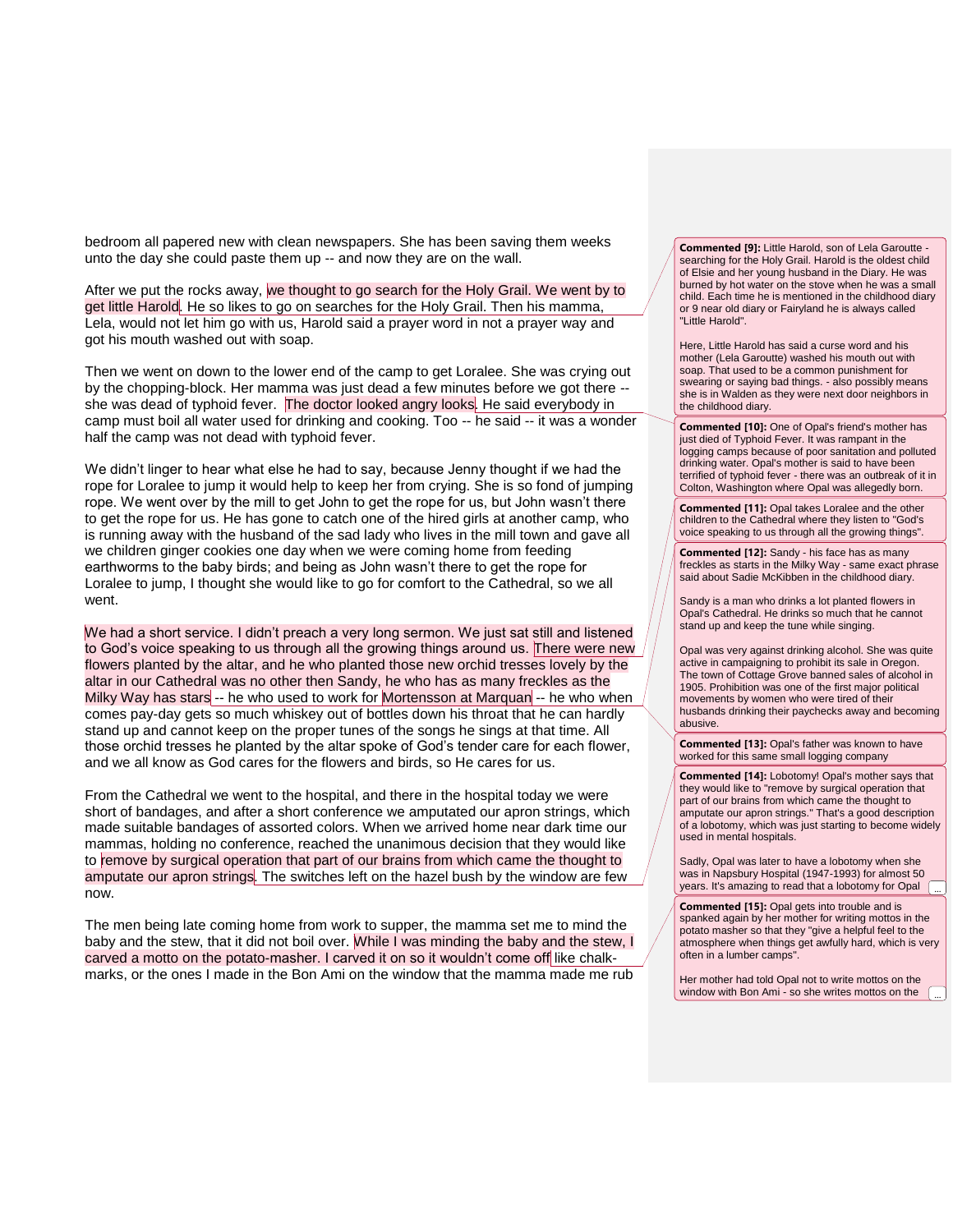off. The motto I carved on the potato masher was what Plato said long time ago about philosophy: "A striving after heavenly wisdom." Being as we have mashed potatoes every now and then, I can always take down that potato masher with a thrill. I am so fond of having mottos around. They so give a helpful feel to the atmosphere when things get awfully hard, which is very often in a lumber camp. When the mamma came in to help me put supper on to the table and saw the potato masher with the motto carved on it, she said that I had caused it not to be a good potato masher any more, but I showed her where she was mistaken, because every letter I carved into that potato masher made it have more kinkles and more kinkles in a potato masher make it mash potatoes better.

But since supper-time I have found out something which I did not tell the mamma. I found that bits of potato stick in all those new kinkles the letters of the motto make, and that makes that potato masher lots harder to get clean. Why, it takes me three times as long to wash it with the motto on it as it did before I put that motto there. I really believe chalk mottoes are better after all on a potato masher.

By-and- by, after I did get those dishes done up and put away, I went outdoors for the twilight hour with the camp children. They all sat in a row on the old log while I was telling them about Beethoven -- telling them all I could remember of what my **Angel Mother** had told me a long time ago, and Loralee cuddled up close beside me. Tonight she is going to sleep with Pearl and me in our crib bed.

## **End of 9-Year Old Diary Entry**

**Commented [16]:** ANGEL MOTHER! Opal tells Loralee (whose mother has just died) and the other children what she could remember of her Angel Mother from years past.

This is the only mention of Angel Mother outside of the published childhood diary. The name does not appear in the Fairyland Around Us.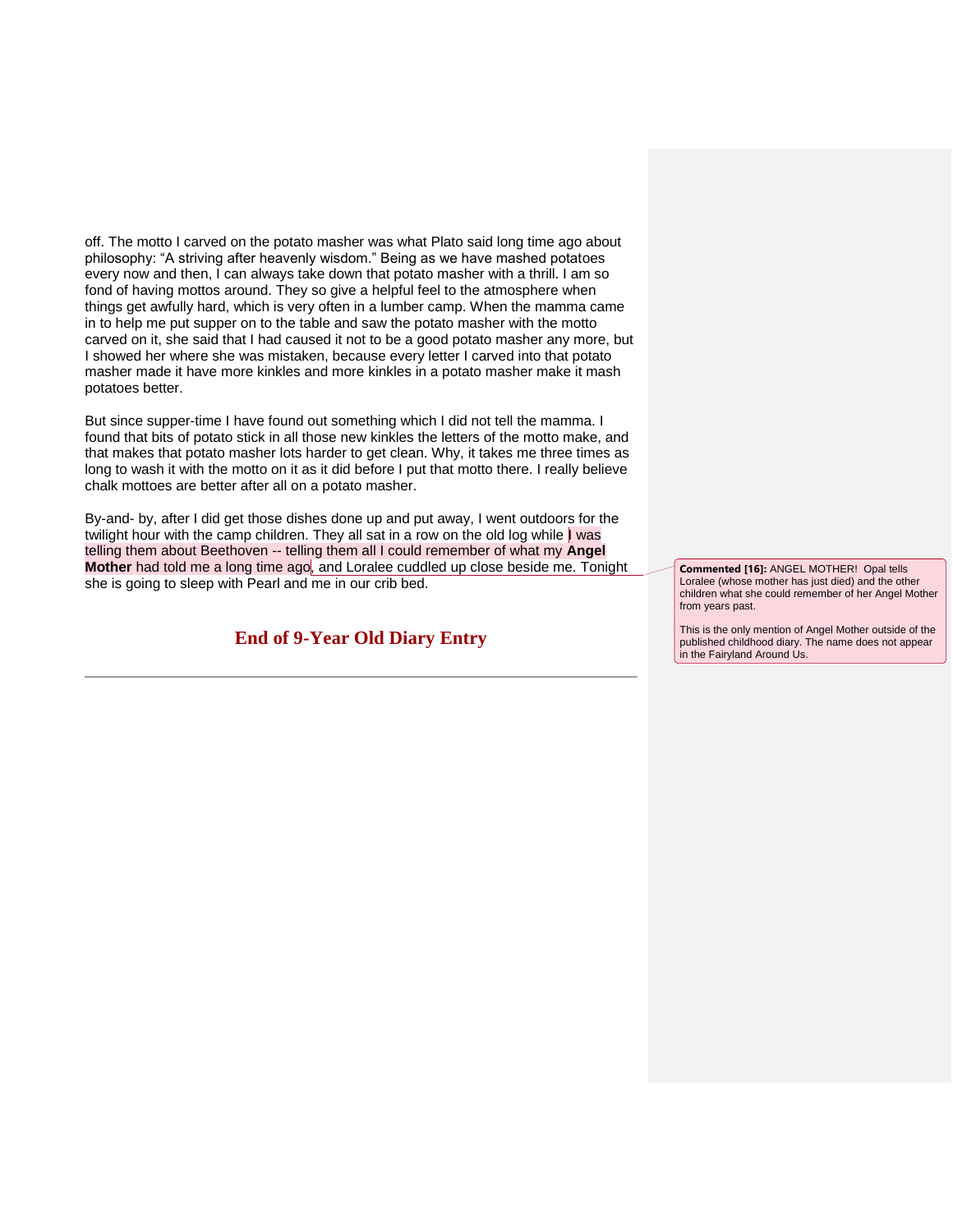# **"ABOUT 10 YEARS OLD"**

#### *Opal Gave this to the Atlantic Monthly in Oct 1919 as a Sample of Her Diary*

This day I went forth into the forest at the hour of sunrise. And within the forest I heard a sublime, bell-like voice -- it was one of his Cathedral singers. Upward and onward the song of the little singer carried my soul -- and nearer seemed the All-Wise Father as I stood there in his forest Cathedral listening. He who in his singing lifts up the thoughts of the children of men to higher realism in this fairy, Audubon's Hermit Thrush. I could not linger to listen long. I had to get a hurry on me and get myself back to the kitchen, to put the coffee on and mix the griddlecakes and bake them for the papa's breakfast, and in between times put up his lunch, for he has to be on his way to work before half-past six o'clock. While I was making the cakes the bird song I heard in the Cathedral sang on in my heart. It was a good start for the day.

After the papa went to work, the children and the mamma got up for breakfast. The mamma, not being hungry, did eat only two griddlecakes, but the children (who most of the time have appetites like unto those of young birds not out of the nest) did eat nineteen griddlecakes, which it did take some little time to bake. Then there were the chickens to feed and there was milk to deliver. We get five cents a quart for milk. When these tasks were done I learned on inspection that there was not quite enough wood split up for the day.

When I was through splitting wood I sat down on the chopping-block to comb my hair for school. By the time the wood was in its proper place in the woodbox back of the stove, it was near school time and I was in a pre dick a ment. Last eventide I was so busy with the nursery and the hospital that I did not get a certain hole in my stocking darned. The other holes didn't matter so much, but that particular hole did. It was a matter of importance because when I put that stocking on my foot that hole came in the same place where there was a hole in the shoe -- right on the right foot where the little toe was. It's coming there made that little toe look like the littlest pig, that had to stay home on market-day but peeked out of the window. I couldn't take off the shoe to mend the stocking, as that would take too much time and would make me very late to school. So I went real quick to the cellar without the mamma knowing it, and gave that toe a good coating of liquid shoe-blacking. That made it look queer. It was ghastly gray. I knew that wouldn't do at all; so when the mamma wasn't looking, I took the stove blacking off the lamp-shelf and gave that toe a generous application. That gave it the proper look.

So I put the comfort-bringing stove blacking back on the lamp-shelf -- and taking my dinner pail off the corner of the woodbox, I hurried away to school. On the way I saw twenty-one butterflies -- seven Swallowtails, nine Monarchs, three Checkerspots, a Painted Lady and Velvet Cloak. I spread my arms to sail along like all those butterflies, then I thought I had better hurry on to school. Pretty soon I found thirteen caterpillars and heard a Meadowlark sing three different songs, one after the other. The I stopped at the Redwing Blackbird nursery. While I was there Father Blackbird, he with red upon his wings, came came with a plump caterpillar and pausing a moment popped it into the

**Commented [17]:** School is in session and strawberries bloom in May & June - since it's school time it must be May - also, she sees butterflies perhaps this piece is from the early Spring of the following year? - that would make it written not very long after the 9 year old piece which was likely written in the fall.

**Commented [18]:** Same exact paragraph is her 10 year old diary and also on p 171 in Cathedral and in April! - it is also on p 39 in the Morning poem - 3 uses of the same paragraph!

In Our Cathedral Opal wakes up at dawn and goes into the forest to hear a bird sing. It's an Audubon's Hermit Thrush and she says the "song of the little singer carried by soul - and nearer seemed the "All-Wise Father as I stood in his forest Cathedral listening."

**Commented [19]:** Opal makes pancakes for her father so he can leave at 6:30 am. Opal's mother and sisters are not awake yet and she makes breakfast for them too. Then Opal feeds the chickens, delivers milk and chops wood - all before going to school!

**Commented [20]:** Opal used this same term "pre dick a ment" in her childhood diary.

She did not darn her stockings and her toe was sticking out of her sock and shoe. Opal does not have time to fix the stocking, so she gets liquid shoe blacking and pt it on her toe! Then, she hurries to school. - she might do a similar thing in the childhood diary

**Commented [21]:** "eventide" - Opalism - evening

**Commented [22]:** Opal counting all the butterflies and other creatures she sees on her way to school. I think the younger Opal counts everything, as she ages not so much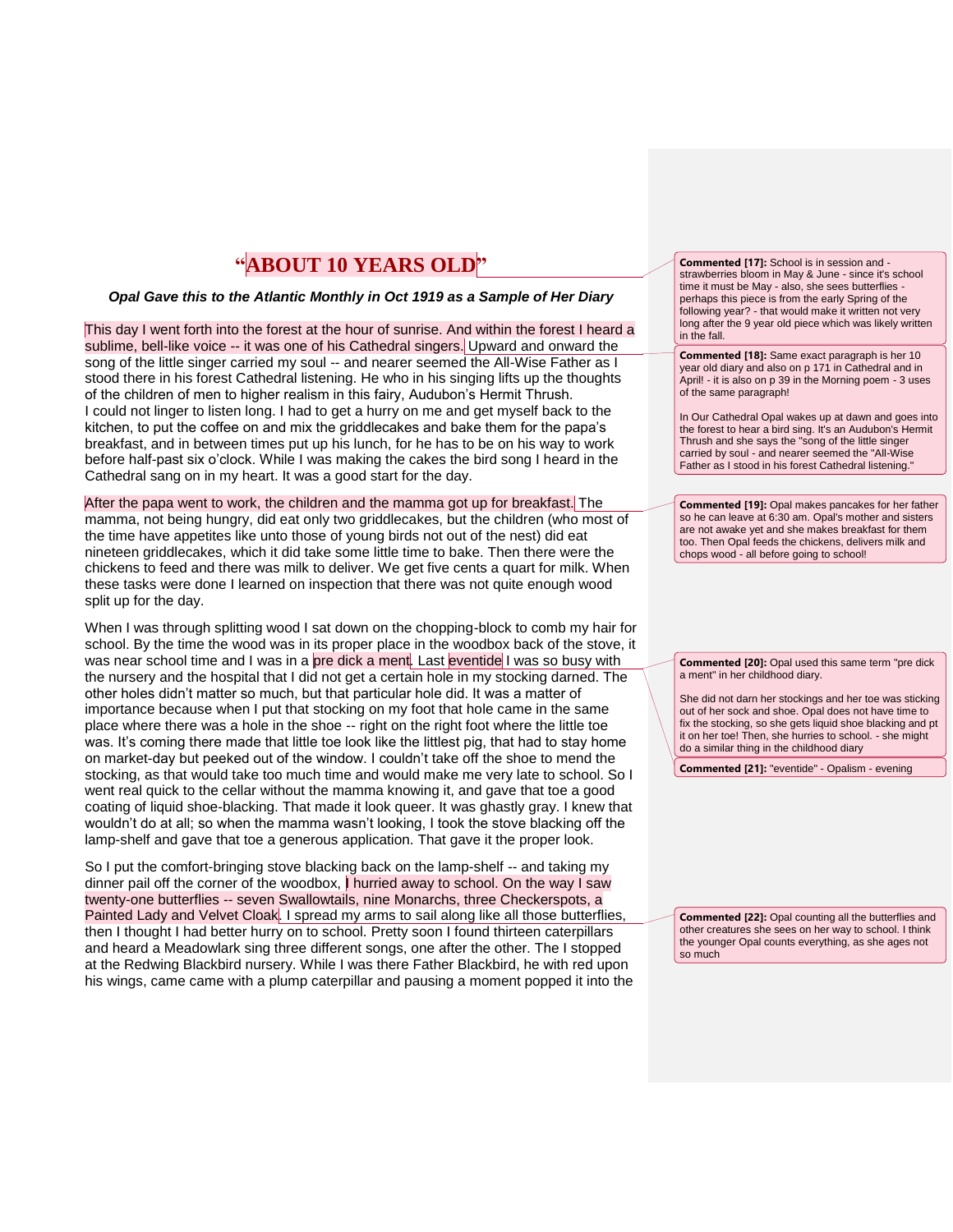wide-open mouth of Christopher Columbus and then was off again for another morsel. And I was off again for school. A little farther on I found seven more caterpillars -- and in the pond by the great oak tree I found a goodly number of tadpoles. I took off my sun bonnet and took my dinner out of the tin pail and put it into the bonnet. Into the pail I put the tadpoles, then I hurried on to school.

When I did get to school I opened the door softly. I tiptoed into the cloakroom and hung my bonnet on its hook. I took the dinner pail with me to my seat, for I was afraid that something might happen to the tadpoles if I left them in the cloakroom. Just as I got to my seat teacher saw me. A lump came up in my throat and I gulped it down. Then I gave my apron a smoothout and was just going to sit down when he said "Here -- Opal - - it's near recess time and you should have been in school all morning."

I swallowed another lump in my throat. Then I gave him a beaming smile and told him I would talk with him after spelling class. I thought then would be the proper time to tell him about all the things I saw and heard on the way to school this morning, because this is my day to be at the head of the class. And it would be quite thrilling to go from the head of the spelling class over to his desk and tell him all about it. I know I can do it in about two minutes. Then he will know why I didn't get to school in time, and why it is so much more interesting to go to school in the fields than to come to his school here. When I had gotten settled in my seat I looked around for Mamie. She always gives me such a kind smile when I am late to school, which is very often, and I thought I would leave my tadpoles in her care while I went up to the recitation bench, to recite physiology and geography. When I looked around for Mamie she wasn't in her seat.

Then came recess time. While I was digging earthworms for the nursery I learned from some of her cousins standing round that Mamie did not come to school this morning. She went yesterday to the town that is beyond the next town that is Eugene, and got married to a man without asking her mamma and papa. She is not coming back to school any more, either. She is going to live in a lumber camp away from here where the man she married works -- and be his wife and keep house for him -- and get his breakfast -- put up his lunch and have his supper ready for him when he comes home at night. Of course it is nice for him to have her, but her seat looks so lonesome for her here at school. I feel all sad inside about her not coming back to school any more. At noon I put the tadpoles in Judy Ann's care and came away to the hillside, to pick strawberries -- some as a surprise for the mamma and some for the folks in the hospital and nursery. I forgot to eat my lunch before I left and when I got back some one else had eaten it. Judy Ann gave me a bacon rind she had saved for Oliver Cromwell and Josephus Jacobus Benjamin Solomon Rehoboam -- my two dear pet mice -- the rind was to be divided between them. I got considerable nourishment from that bacon rind, and still there was some left for Oliver Cromwell and J.J.B.S.R.

History class was, then arithmetic, and then came spelling. When teacher called Fourth Spelling Class, I just jumped up real quick. In some way I stubbed my toe against the bucket of tadpoles and it tipped -- but they didn't spill out because I caught the bucket. Only some water splashed. I counted the tadpoles and they were all there. I didn't dare wipe the water off my foot because in wiping it off I might wipe some of the stove polish off the toe, and that would have been a calamity. I gave my foot a shake and walked

**Commented [23]:** DIFFERENT TEACHER - A MAN possibly written in 1909 or 1910 - Opal is late for school again. She has a man for a teacher and says she will tell him all about the things she found in the fields on her way to school. She thinks she can tell him all about it in two minutes!

**Commented [24]:** strawberries bloom in May & June since it's school time it must be May

**Commented [25]:** This diary entry is from the same time as entries in Fairyland are written.

Opal's two pet mice - Oliver Cromwell and Josephus Jacobus Benjamin Solomon Rehoboam are also in the Fairyland Around Us.

**Commented [26]:** Opalism - Great example of Opal's writing "History was, then arithmetic, then came spelling."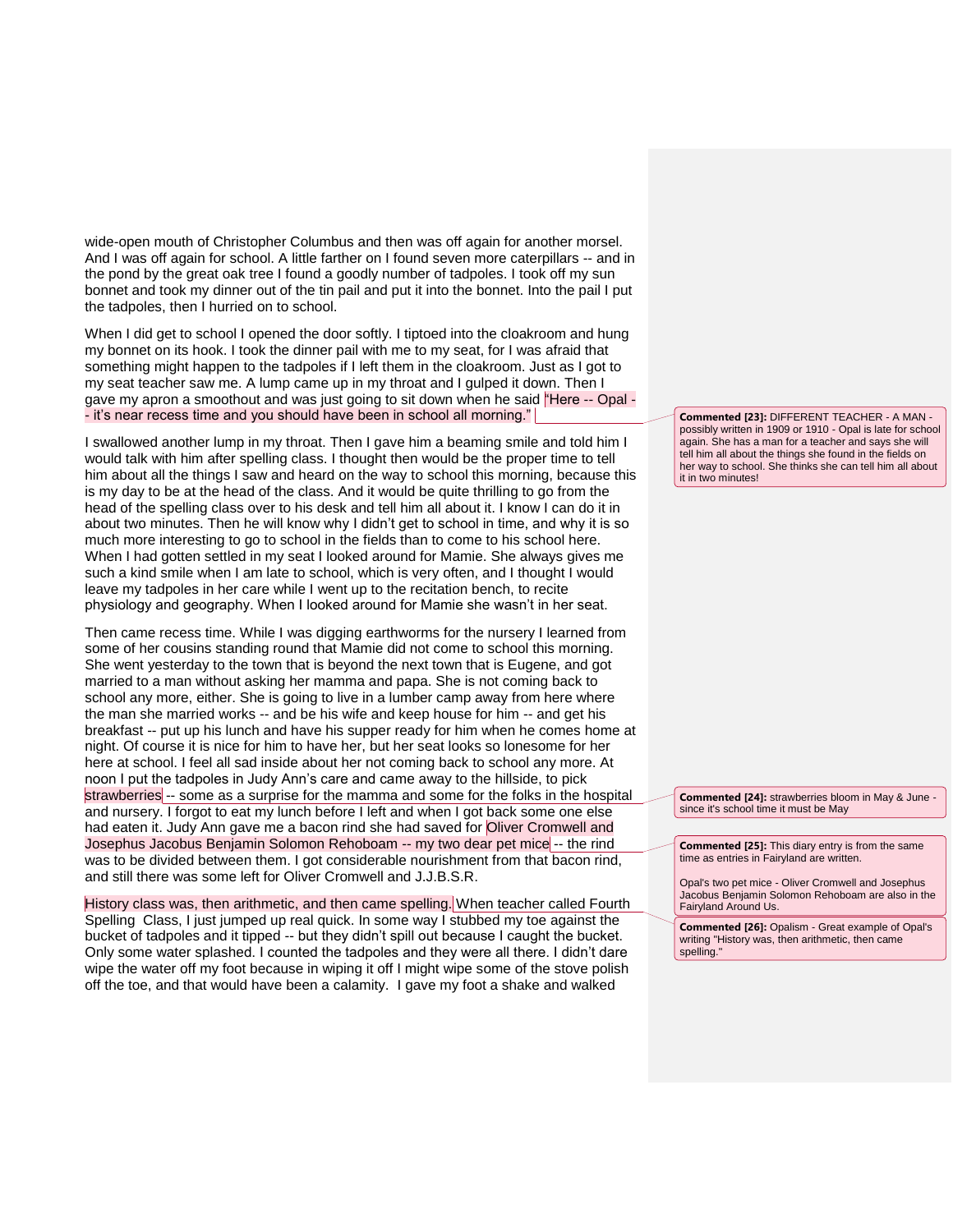proudly to the head of the spelling class. Being at the head of the class means that the first word given out is for you to spell. Teacher said, "Mississippi." I spelled in clear tones "m-i-s-s-i-s-s-i-p-p-i." Then I smiled because I knew I had gotten it right. And I looked a look of encouragement at Mabel beside me because her turn was next, and tomorrow she would be at the head of the class if she didn't make a mistake on the word teacher was just going to pronounce to her.

While I was waiting for him to pronounce her word to her, he said, "Opal to the foot of the class. Mabel, spell Mississippi." While he was giving her my word right over again, he did scrutinize me as I walked my way from the head to the foot of the class. His eyes came to rest on my right foot. I felt that toe with the stove polish on it grow as big as the inkwell on teacher's desk. Then Mabel, now at the head of the class, spelled "M-i-s-s-is-s-i-p-p-i." I felt I would like to hide in the pail with the tadpoles, because of course I should have remembered that "Miss" anywhere, either on a girl's name or a river, should always have a capital M put on at its beginning.

By squirming around the other toes I got that peekaboo toe into the shoe, to keep it from reminding me that always I should sew up holes in my stockings before I come to school. Being at the foot of the class brought me so much nearer my seat that I went to it when spelling class was over instead of to teacher's desk. I decided I would tell him tomorrow why I was late to school today.

I didn't keep up with the other children on the way home from school as I was on the lookout for food for the nursery and hospital. I crossed the mill dam and went round that way. I found every one doing well, both in the hospital and the nursery, and they received with eagerness the food I carried for them. I found Oliver Cromwell and Josephus Jacobus Benjamin Solomon Rheoboam in the barn. I gave to each his piece of bacon rind. Then I went to feed the chickens, to peel potatoes and to set the table for supper and to carry in the wood.

After the supper dishes were done I went to deliver milk. With me went Aristotle, Cicero, and Oliver Cromwell. Aristotle, that beautiful toad with jewel eyes, rode in my left apron pocket. Oliver Cromwell rode in the right apron pocket, and Cicero -- the little chipmunk -- rode upon my shoulder close to my left ear. When I returned from delivering milk, I mended that important hole in my stocking and while I was about it I sewed up some of the others.

Then I went to have a little vesper service in the Cathedral. On my way I passed the chicken house. I stopped in to get Marie Antoinette. She was rather sleepy, having gone to "roost," but I felt vesper service would be helpful to her soul, so I took her along. I knelt by the altar, and she being sleepy did not bother to climb up on my shoulder but just cuddled up against my apron. The All-Wise Father is very near in our Cathedral in the forest. Vesper service is always such a help to one's soul and so prepares one for sleep and rest. And now I think I had better go to bed.

## **End of 10-Year Old Diary Entry**

**Commented [27]:** Mabel - Opal's seat mate - also in Fairyland along with female teacher from previous year - perhaps is also called "Mamie" in FAU

**Commented [28]:** Opal says the teacher "did scrutinze me". That's almost exactly what she writes in her childhood diary!

Opal misspells a word by leaving out the capital "M" at its beginning and is very disappointed.

She spills water on her toe but does not want to wipe it off because she would wipe off some of the black polish she put on her toe and "that would be a calamity".

**Commented [29]:** "every one "- in original book

**Commented [30]:** Aristotle - a toad - and pet chipmunks - Cicero and Oliver Cromwell and Josephus Jacobus Benjamin Solomon Rheoboam. They are also pets in Fairyland Around Us.

**Commented [31]:** Opal picks up the chicken to take her to Vesper's service. The chicken's name is Marie Antoinette - which is a great name for a chicken because they get their heads cut off, just like Princess Marie Antoinette did!

The same chicken is in Fairyland Around Us. Opal believes that Vespers will be "helpful to her soul". Opal may know that she will be killed and eaten soon.

Opal seems to know a lot about Catholic services at age 10. Vespers is an evening service, widely used in Catholic, Anglican and Lutheran churches. It is more used in Catholic services - going back to the earliest Catholic Church founders.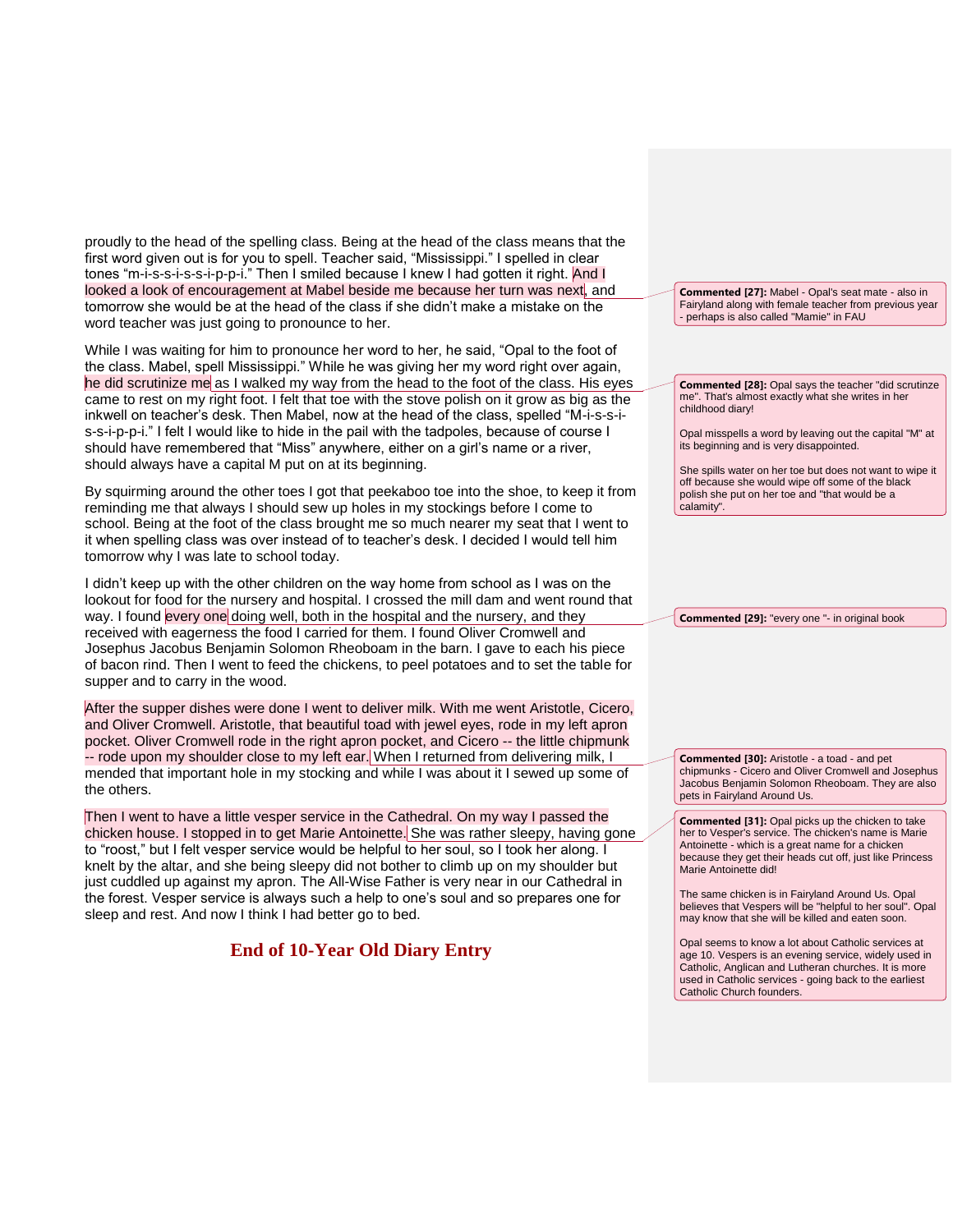

# **Two Diary Entries from 1912 Opal was Twelve Years Old** *Copied from her Original Notebooks They were Never torn up or Edited*

**These next two diary entries come from her original notebooks, which are in the University of Oregon's Special Collections Library. She several boxes were found on campus when she left Oregon in 1918,**

**These diary entries were never torn up nor edited for publication. Unlike diary entries she published, these are untouched and may offer new glimpses into the "real" Opal Whiteley. They are from her early days in Christian Endeavor.**

## **On the way to Row River July 26, 1912**

As we followed the winding path by the river or paused to watch the creatures of forest and valley and to observe the flowers that grew by the way, we felt anew the life and freshness and strength of God's good world.

## **Blossom down by the river – Aug. 14, 1912**

As we look about us at the lovely haunts of nature; at the cool hollows and lovely glades, at the stately ferns and drooping mosses, at the beautiful flowers and rippling waters, at the glory of the sunrise and the splendor of the sunset; Our hearts are full of music and our lips a song would raise to Christ, Our Lord and Savior, of gratitude and praise.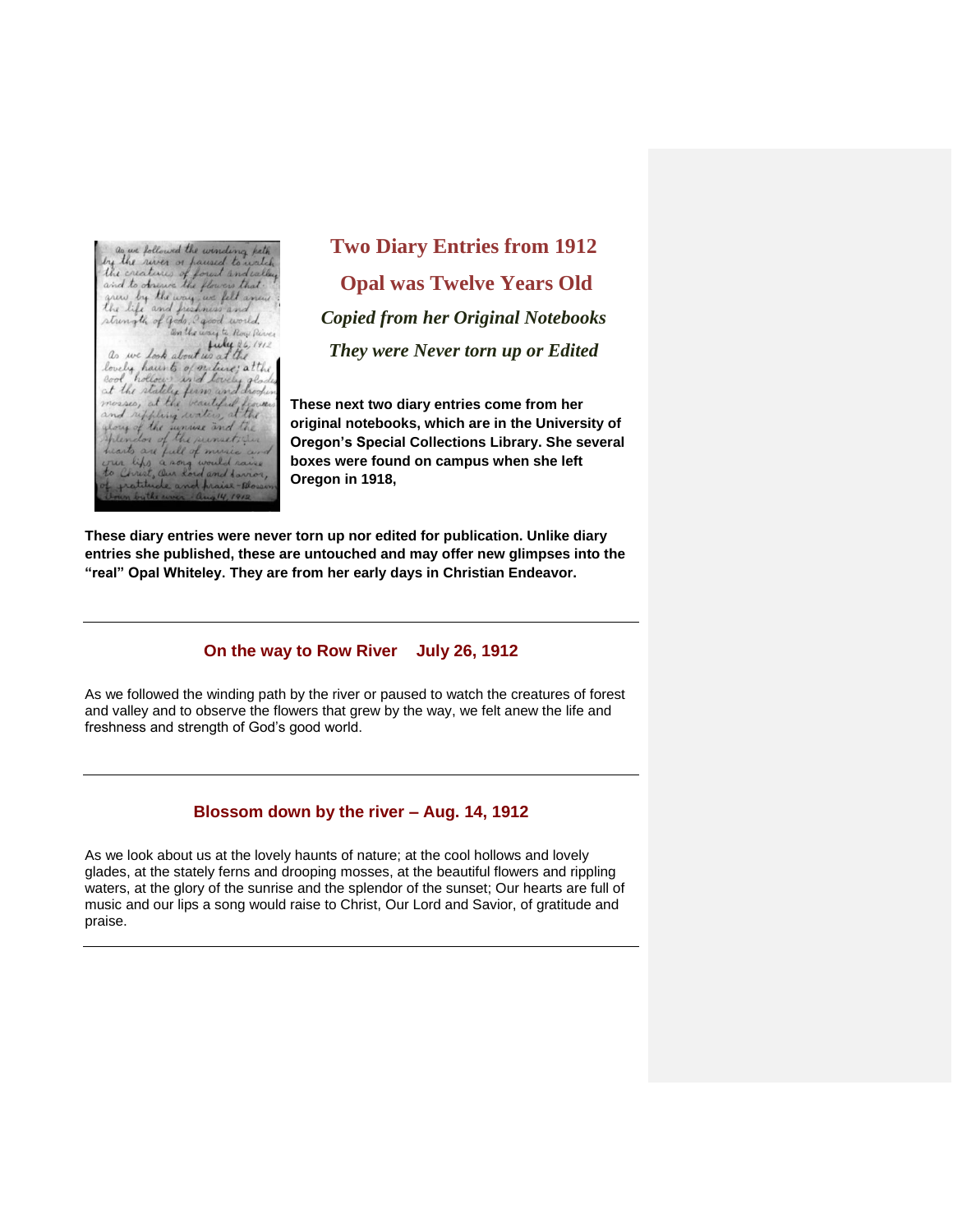

## **Opal in 1916 at Age 18**

## **Campaigning for Prohibition**

These next four entries are from 1916 when Opal was eighteen. She campaigned heavily in favor of banning the sale of alcohol. These entries are the last campaign days and election day. Oregon passed prohibition years earlier than the US, which made alcohol illegal in 1920.

## **Nove 1, 1916**

The rain came down in drizzling mist all day long. Mother was not well so I did not get to go and hear Mrs. DeSpain lecture as I had planned. A little after one o'clock, Nellie and Cloe went with me to see how our "Oregon Dry" posters were. One had been blown down last night in the heavy wind storm but the others were all right. We posted two more posters and then came home.

On our way back we talked of our motto "Do something for Jesus each Day" and of the different way we had been working for our Master. Since our YCA was organized August 1st we have had over ten meetings during which we have learned 4 rally songs, 3 campaign yells and a great many things about the campaign work. Mrs. DuBois told the children their Bible stories in the evening as I took care of Baby Brother while mother rested.

In the evening I studied "Expert Christian Endeavor" as I intend to take the examination next spring to become an expert Christian Endeavor. Mother and father are both interested in C.E. work and we talked about the life of the founder of Christian Endeavor, Francis E. Clark.

I was thinking this evening of Charles. It is nearly six months since I last saw him. He came home last Sunday. I will be very glad when I do see him.

**Commented [SW32]:** Opal's mother died of breast cancer in May, 1917 – less than a year after this entry was written

**Commented [SW33]:** His name was Elwyn Milton Scott, born in 1915. He's about a year old here. He was only two when Elizabeth Whiteley died of breast cancer seven month after this diary entry

**Commented [SW34]:** Unknown man named Charles – he is older than Opal as he can vote in the election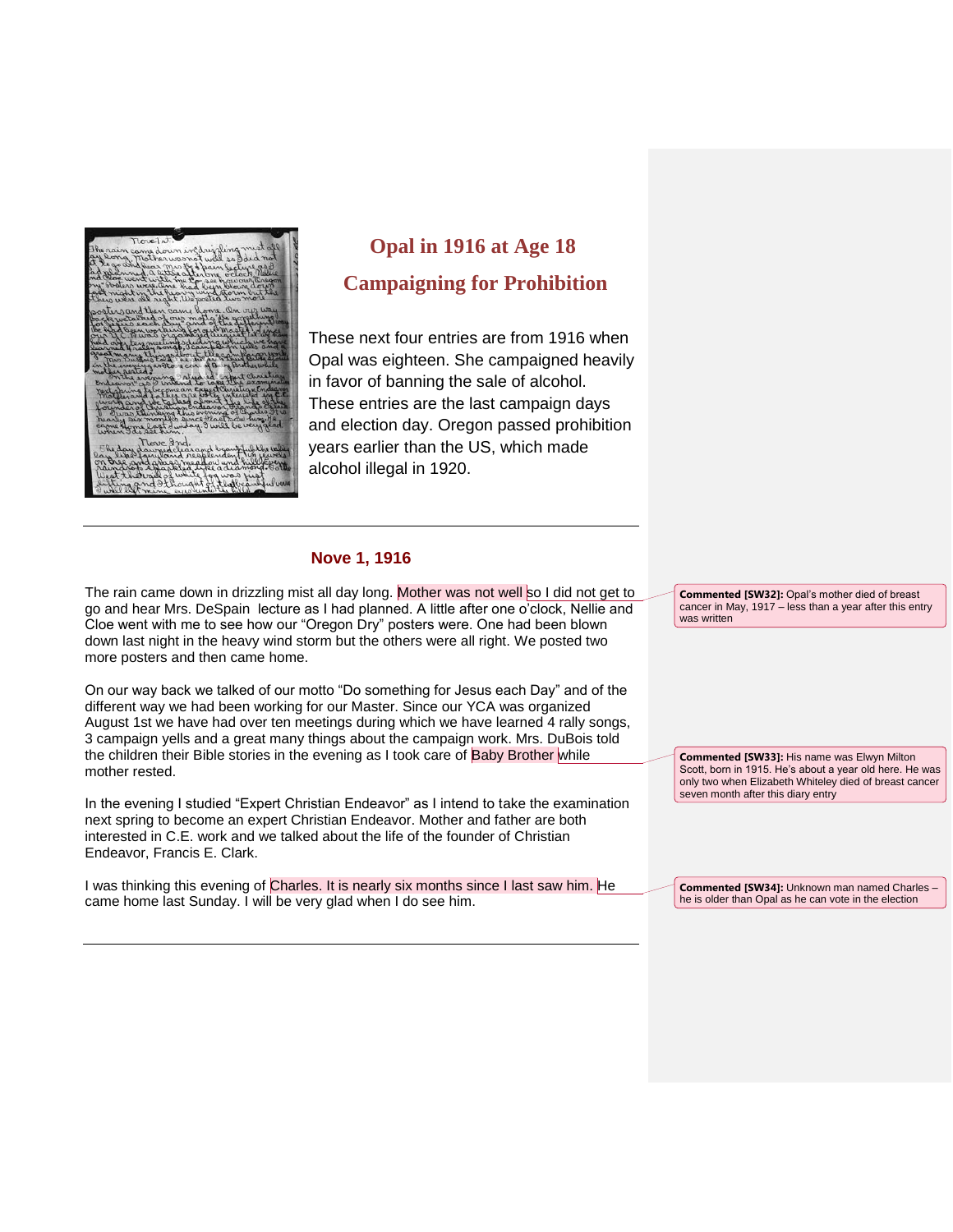#### **Nove 2nd. 1916**

The day dawned clear and beautiful, the valley lay like fairyland resplendent in jewels on tree, and grass meadow and hill. Every raindrop sparkled like a diamond. To the West the vail of white fog was just lifting and I thought of that beautiful verse "I will lift mine eyes unto the hills."

We did the general washing after the breakfast work was done and the children had been sent to school. Father, Mr. Fleisher, McCabe Jr Calloway and DuBois started to work this morning. In the afternoon, Pearl went with me up to Wildwood to post Oregon Dry literature. When I was ready at two Pearlie hadn't begun to get ready and was still reading a story paper. I became impatient with her but she said she didn't get ready because she didn't want me to have anything to do with that Prohibition literature. I told her I was very sorry and really I am because the temperance work is a joy to me and I do wish so much that Pearlie would find the joy in God's work that I find but I am going to be more patient with her and I'll just keep trying to show her by my own life what a happy life the service life is.

She really was ready at five after three and we started out. After posting the posters along the road (I posted the others along the railroad) we went to school. Just before school closed I gave all the children some temperance leaflets & told them how I had enjoyed my visit. They had good order; the smallest children were molding baskets, pitchers, etc. the others were all studying spelling (Nearly all but not all for two or three had grown weary & were looking around the room. The spelling class spelled every word right. The school room is cheery and homelike.

We came home and I started supper. Father returned with the mail at 5:30. He was feeling blue and told us that they guessed they would have to drop the contract as the association had sent a man after the donkeys. He's feeling down and out but I told him there's nearly always a silver lining to every cloud and I told him I'll take it to God in prayer. And then I ask him for a miracle.

And he gave me a sweet kiss on the forehead (He always kisses me on the forehead because I said that I would always keep my lips sacred for the kiss of the One Man who someday will come into my life and for whom I strive to keep myself pure in heart, mind, soul and body. For Him I am keeping sacred the dreams of my childhood and the treasures of my womanhood. And I ask of him the same purity.

And then I said to Papa "That's something nothing can take from us. And then papa said "Yes but it won't buy a sack of flour" and I replied "Yes but Loving one another is what binds the home together." Dear old Dad. We have a great many good talks together. Of course Papa really don't mind my being old fashioned.

In the evening Mother and I sang "Seeing Nellie Home", and one of the dear old Hymns.

**Commented [SW35]:** This entry has the most detailed look into Opal and "the Papa", Ed Whiteley. Her description is very loving and caring. He has just lost his job and is worried about money.

**Commented [SW36]:** "donkeys were a form of petrol powered engines used in logging to haul the cut trees up the hill to be loaded onto trucks. Opal's father has just lost his job in the woods and she tries to comfort him.

**Commented [SW37]:** Good insight into Opal's moral character or sexuality when she was sixteen. She won't kiss her father on the lips because she is saving that for the man she falls in love with. Sadly, Opal never married nor seems to have had a steady boyfriend (or female partner)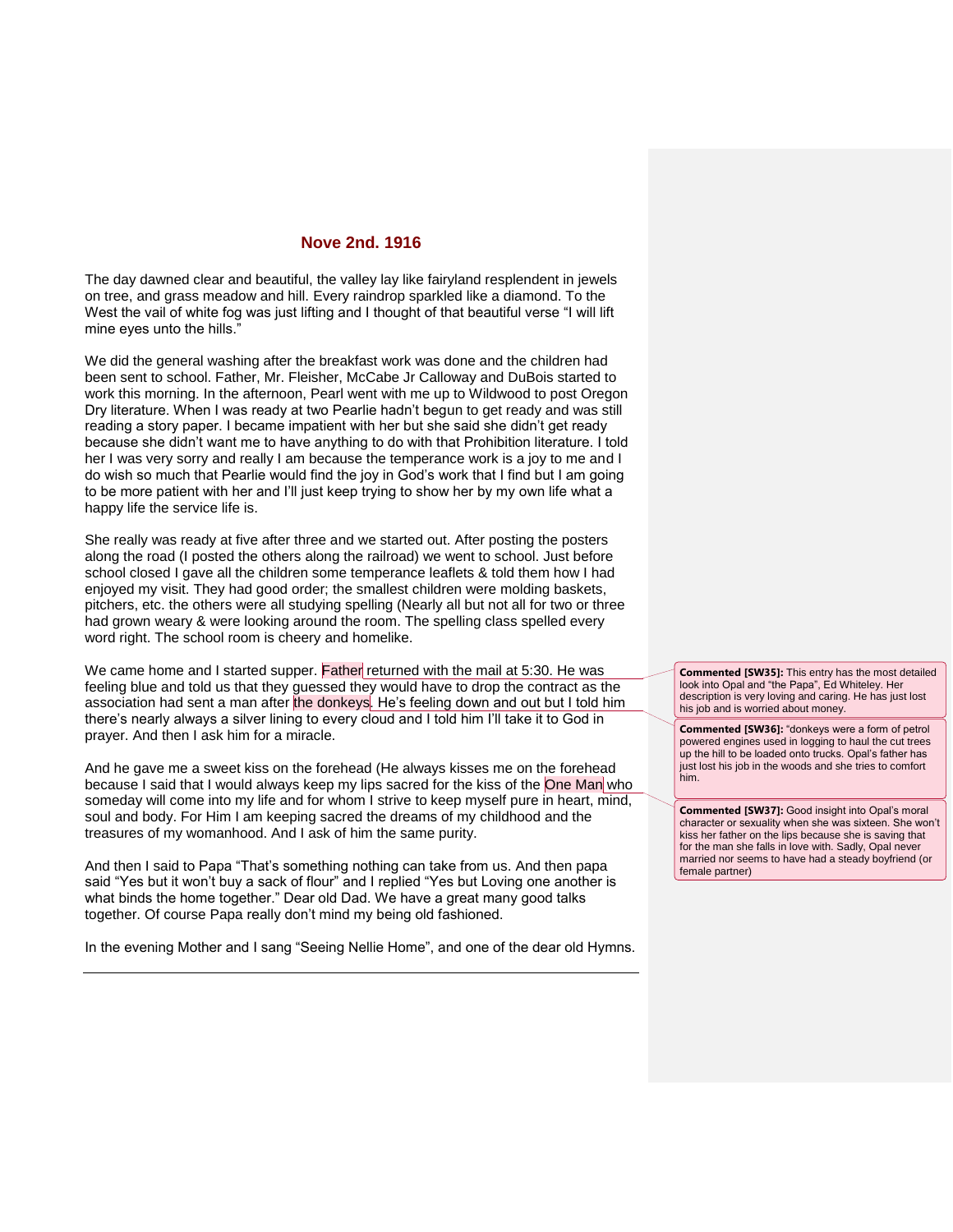## **Nove 3, 1916**

## *Election Day: Oregon Votes for Prohibition*

be evening mother and sang In the evening mother and same<br>Seeing Mellie Home", and one of the dear old Hyme<br>To day is the day of all days. Bhe<br>rain fell in torrant again last might<br>fut the sun rose above the horizon ais and bright. Today anjona

Today is the day of all days. The rain fell in torrents again last night but the sun rose above the horizon fair and bright. Today Arizona, Colorado, Idaho, Ohio, California, and Washington are also to vote upon Prohibition.

day for prohibition. Opal says that the "men" go to vote but she also notes that Mrs. Harlow voted. Women's votes (and church members) helped pass prohibition in Oregon six years before it was made law throughout the United States.

**Commented [SW38]:** "The day of all days" – election

Papa and Bert were talking over the different measures to be voted upon. In the afternoon Papa, Les, Bert, and Mr. McCabe Sr. went to vote in the afternoon. While they were up voting I took little Brother for a walk. When we came back Mother and I talked about starting Christian Endeavor at Wildwood. We decided to start Nove. 15 if it is not a stormy day. We are going to choose the topics till the first of the year as "Faith', love, gentleness, forgiveness, service, obedience, etc. loyalty, an aim in life "The Great Gift!"

When the men returned from voting we were talking of the great temperance movement. Father, Len , and Mr. McCabe Sr. voted for Oregon Dry as I knew they would do. I am anxious to hear the returns from the election but I know Oregon will go dry for the people, the true home loving people, have worked for temperance as never before. In the evening I called up Mrs. Harlow. She and Mr. Harlow went to Dorena to vote in the morning. Mr. Joe Wicks took two wagon loads down. She said Charles went to vote in the afternoon. I told her I would try and come down tomorrow. I have not seen her for quite a long time. It will be one month tomorrow.

In the evening after I had finished my evening work when I spoke to Mother about going to Row River she said she could not spare me to go anyplace this fall not for a day. And then two tears rolled down my face.

I guess it was more than two because my face was wet when I kissed mamma and father good night. I was sorry that I had let the tears come because I do love home and like to help mother all that I can only I do love to visit the old friends.

I ask God to help me to be a more patient girl and for Him to help me to grow up to be kind and loving to everyone. I always love to talk things over with God in the evening. It brings such a sweet peace and joy .

> O How sweet to trust in Jesus Just to take Him at His word.